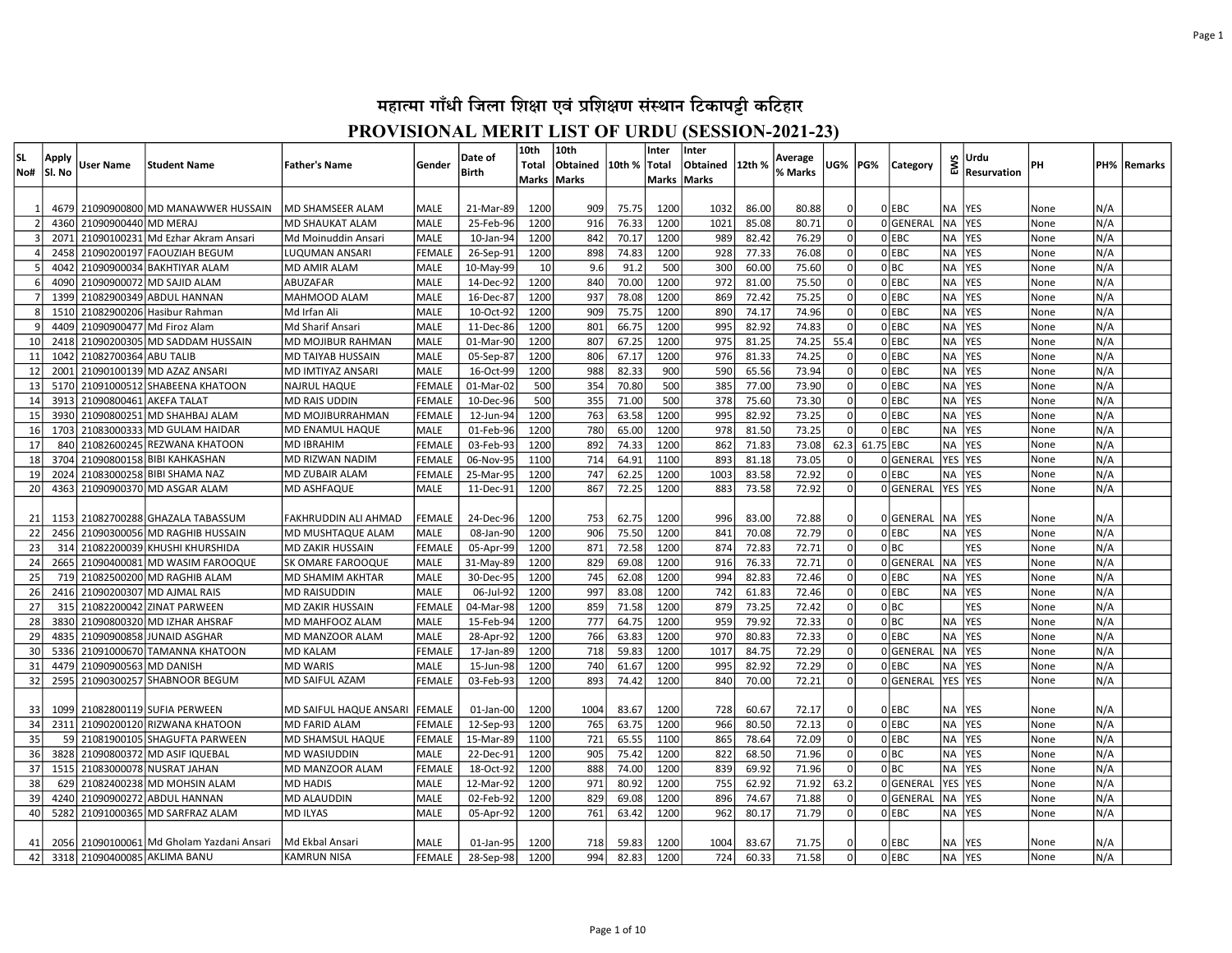| <b>SL</b> | Apply  | User Name                   | <b>Student Name</b>              | <b>Father's Name</b>      | Gender                       | Date of                | 10th<br>Total | 10th<br>Obtained | 10th %         | Inter<br>Total | Inter<br>Obtained | 12th %         | Average        | UG%      | PG%       | <b>Category</b>    | EWS             | Urdu               | PН   |     | PH% Remarks |
|-----------|--------|-----------------------------|----------------------------------|---------------------------|------------------------------|------------------------|---------------|------------------|----------------|----------------|-------------------|----------------|----------------|----------|-----------|--------------------|-----------------|--------------------|------|-----|-------------|
| No#       | Sl. No |                             |                                  |                           |                              | Birth                  |               | Marks  Marks     |                | Marks   Marks  |                   |                | % Marks        |          |           |                    |                 | <b>Resurvation</b> |      |     |             |
| 43        | 1193   |                             | 21082800205 SAQUIB ANWER         | MD IMAM UDDIN             | <b>MALE</b>                  | 13-May-88              | 1200          | 813              | 67.75          | 1200           | 904               | 75.33          | 71.54          |          |           | $0$ EBC            | <b>NA</b>       | <b>YES</b>         | None | N/A |             |
| 44        | 2266   |                             | 21083100127 MD SHAFEE ALAM       | <b>GHULAM MD</b>          | <b>MALE</b>                  | 01-Jan-90              | 1200          | 890              | 74.17          | 1200           | 826               | 68.83          | 71.50          | 53.9     | 58.44 EBC |                    | <b>NA</b>       | <b>YES</b>         | None | N/A |             |
| 45        | 4615   |                             | 21090900713 BIBI SHAHEEN AZMI    | AJIM UDDIN                | <b>FEMALE</b>                | 10-Dec-87              | 1200          | 824              | 68.67          | 1200           | 889               | 74.08          | 71.38          |          |           | $0$ EBC            | <b>NA</b>       | <b>YES</b>         | None | N/A |             |
| 46        | 4100   |                             | 21090900142 MD ABU TALIB         | MD SHAHABUDDIN            | <b>MALE</b>                  | 22-Mar-89              | 1200          | 818              | 68.17          | 1200           | 895               | 74.58          | 71.38          | $\Omega$ |           | $0$ EBC            | <b>NA</b>       | <b>YES</b>         | None | N/A |             |
| 47        | 2525   | 21090300191                 | MD SAYEED ATHAR                  | <b>MD HAMID</b>           | <b>MALE</b>                  | 14-Feb-90              | 1200          | 880              | 73.33          | 1200           | 833               | 69.42          | 71.38          | 0        |           | 0 EBC              | <b>NA</b>       | <b>YES</b>         | None | N/A |             |
| 48        | 3021   |                             | 21090600101 MD AWES ALAM         | <b>MD SOHIL</b>           | MALE                         | 20-Feb-00              | 1200          | 975              | 81.25          | 900            | 553               | 61.44          | 71.35          | $\Omega$ |           | OLEBC              | <b>NA</b>       | <b>YES</b>         | None | N/A |             |
| 49        | 3993   |                             | 21090200011 BIBI SALMA KHATOON   | ZAHIRUDDIN                | FEMAL                        | 05-Mar-92              | 1200          | 819              | 68.25          | 1200           | 893               | 74.42          | 71.33          | 72.6     |           | 0 BC               | <b>NA</b>       | <b>YES</b>         | None | N/A |             |
| 50        | 1484   |                             | 21083000046 SALMA BEGUM          | MD SHAFIQUE ALAM          | FEMALE                       | 10-Sep-91              | 1200          | 861              | 71.75          | 1200           | 847               | 70.58          | 71.17          | $\Omega$ |           | olbc               | <b>NA</b>       | <b>YES</b>         | None | N/A |             |
| 51        | 3710   | 21090800188 JOHI BEGAM      |                                  | <b>MD AIYUB</b>           | FEMALE                       | 17-Jan-90              | 1200          | 867              | 72.25          | 1200           | 839               | 69.92          | 71.08          | $\Omega$ |           | 0 EBC              | <b>NA</b>       | <b>YES</b>         | None | N/A |             |
| 52        | 241    | 21082100048 IFFAT NOORI     |                                  | MD MAHBOOB ALI            | FEMALE                       | 06-Feb-91              | 1200          | 828              | 69.00          | 1200           | 878               | 73.17          | 71.08          | $\Omega$ |           | $0$ EBC            |                 | <b>YES</b>         | None | N/A |             |
| 53        | 4639   |                             | 21090900532 ABDUS SUBHAN         | MD MOJIBUR RAHMAN         | <b>MALE</b>                  | 03-Mar-91              | 1200          | 826              | 68.83          | 1200           | 880               | 73.33          | 71.08          | 60.5     |           | $61$ EBC           | <b>NA</b>       | <b>YES</b>         | None | N/A |             |
| 54        | 32     |                             | 21081900058 KASHIF QUAMAR        | MD SAFI AHMAD             | MALE                         | 02-Dec-97              | 1200          | 721              | 60.08          | 1200           | 980               | 81.67          | 70.88          | $\Omega$ |           | 0GENERAL           | N <sub>O</sub>  | <b>YES</b>         | None | N/A |             |
| 55        | 1274   |                             | 21082900152 ASHFAQUE ALAM        | <b>NOOH ALAM</b>          | <b>MALE</b>                  | 17-May-93              | 1200          | 709              | 59.08          | 1200           | 989               | 82.42          | 70.75          | $\Omega$ |           | $0$ EBC            | <b>NA</b>       | <b>YES</b>         | None | N/A |             |
| 56        | 4588   |                             | 21090900352 HALIMA TABASSUM      | ABDUL HALIM               | FEMALI                       | 05-Nov-03              | 500           | 320              | 64.00          | 500            | 387               | 77.40          | 70.70          | $\Omega$ |           | 0GENERAL           | YES             | <b>YES</b>         | None | N/A |             |
| 57        | 5313   |                             | 21091000644 MD MOMTAJ ALAM       | <b>MD SAGIR UDDIN</b>     | <b>MALE</b>                  | 10-Aug-87              | 1200          | 793              | 66.08          | 1200           | 902               | 75.17          | 70.63          | $\Omega$ |           | 0GENERAL           | YES YES         |                    | None | N/A |             |
| 58        | 5312   |                             | 21091000659 BIBI KHUSHBU KHATOON | <b>MD MOTIUR RAHMAN</b>   | FEMALE                       | 10-Nov-90              | 1200          | 917              | 76.42          | 1200           | 778               | 64.83          | 70.63          | $\Omega$ |           | $0$ EBC            | <b>NA</b>       | <b>YES</b>         | None | N/A |             |
| 59        | 829    |                             | 21082600240 SHERKAT JAHAN        | <b>MD AMAZUDDIN</b>       | FEMALE                       | 30-Dec-91              | 1200          | 839              | 69.92          | 1200           | 855               | 71.25          | 70.58          | $\Omega$ |           | OGENERAL           | YES YES         |                    | None | N/A |             |
| 60        | 3941   |                             | 21090800443 MD ARIF ALAM         | MUJIBUR RAHMAN            | <b>MALE</b>                  | 12-Jun-98              | 1200          | 963              | 80.25          | 1200           | 731               | 60.92          | 70.58          | 0        |           | $0$ EBC            | <b>NA</b>       | <b>YES</b>         | None | N/A |             |
| 61        | 1547   |                             | 21083000129 MD SARFARAZ ALAM     | <b>ABDUR RAUF</b>         | <b>MALE</b>                  | 16-Mar-00              | 1200          | 952              | 79.33          | 900            | 556               | 61.78          | 70.56          | ΩI       |           | $0$ EBC            | <b>NA</b>       | YES                | None | N/A |             |
| 62        | 388    |                             | 21082300039 MAJEEDA KHATUN       | MD MOHIUDDIN              | FEMALE                       | 09-Feb-85              | 1200          | 792              | 66.00          | 1200           | 901               | 75.08          | 70.54          | $\Omega$ |           | $0$ EBC            |                 | <b>YES</b>         | None | N/A |             |
|           | 5288   |                             | 21091000609 AFRIN SARWAR         | MD GULAM SARWAR<br>ANSARI |                              |                        |               |                  |                |                |                   |                |                | $\Omega$ |           |                    |                 | <b>IYES</b>        | None | N/A |             |
| 63<br>64  | 4574   |                             | 21090900675 MD ABUSALIK          | <b>MD SHAREEF</b>         | <b>FEMALE</b><br><b>MALE</b> | 01-Jan-01<br>18-Dec-95 | 1200<br>1200  | 961<br>724       | 80.08<br>60.33 | 1200<br>1200   | 732<br>968        | 61.00<br>80.67 | 70.54<br>70.50 | 0        |           | $0$ EBC<br>$0$ EBC | NA<br><b>NA</b> | <b>YES</b>         | None | N/A |             |
| 65        | 949    |                             | 21082600147 MOHMMAD EKRAM        | YASIN                     | <b>MALE</b>                  | 11-Jul-95              | 1200          | 965              | 80.42          | 900            | 545               | 60.56          | 70.49          | $\Omega$ |           | 0 BC               | <b>NA</b>       | <b>YES</b>         | None | N/A |             |
| 66        | 1726   |                             | 21083000357 NILUFAR KHATOON      | <b>MD MAHFUL</b>          | FEMALE                       | 12-Jan-90              | 1200          | 708              | 59.00          | 1200           | 983               | 81.92          | 70.46          | $\Omega$ |           | 0GENERAL           | <b>YES</b>      | <b>YES</b>         | None | N/A |             |
| 67        | 1725   |                             | 21083000149 ABDUS SAMAD          | <b>ABDUL QUDDUS</b>       | <b>MALE</b>                  | 12-Sep-88              | 1200          | 727              | 60.58          | 1200           | 964               | 80.33          | 70.46          | $\Omega$ |           | $0$ EBC            | <b>NA</b>       | <b>YES</b>         | None | N/A |             |
| 68        | 3137   |                             | 21090400202 MD SAIFULLAH         | ABDUL BARI                | MALE                         | 19-Dec-94              | 1200          | 751              | 62.58          | 1200           | 939               | 78.25          | 70.42          |          |           | 0GENERAL           | <b>NA</b>       | <b>YES</b>         | None | N/A |             |
| 69        | 3245   | 21090700023 MD SABIR        |                                  | NASIMUDDIN                | <b>MALE</b>                  | 12-Dec-92              | 1200          | 714              | 59.50          | 1200           | 975               | 81.25          | 70.38          | 56.1     |           | 0GENERAL           | <b>NA</b>       | <b>YES</b>         | None | N/A |             |
| 70        | 3637   |                             | 21090800105 SAIRA PARWIN         | ABDUN NAJIB               | FEMALE                       | 05-Oct-88              | 1200          | 829              | 69.08          | 1200           | 860               | 71.67          | 70.38          |          |           | 0GENERAL           | <b>YES</b>      | <b>YES</b>         | None | N/A |             |
| 71        | 2909   |                             | 21090500101 MD ANZER ANSARI      | ABDUL HAFIZ ANSARI        | MALE                         | 16-Apr-90              | 1200          | 790              | 65.83          | 1200           | 899               | 74.92          | 70.38          | $\Omega$ |           | OLEBC              | <b>NA</b>       | <b>YES</b>         | None | N/A |             |
| 72        | 4488   |                             | 21090900574 MD TASEED ALAM       | <b>MD AKBAR ALI</b>       | <b>MALE</b>                  | 05-Aug-90              | 1200          | 845              | 70.42          | 1200           | 843               | 70.25          | 70.33          | $\Omega$ |           | 0 EBC              | <b>NA</b>       | <b>YES</b>         | None | N/A |             |
| 73        | 5213   |                             | 21090600089 RESHMA KHATOON       | <b>MD MOIJUDDIN</b>       | FEMALE                       | 18-Dec-98              | 500           | 363              | 72.60          | 500            | 340               | 68.00          | 70.30          | $\Omega$ |           | 0 BC               | <b>NA</b>       | <b>YES</b>         | None | N/A |             |
| 74        | 3411   |                             | 21090700250 JULI PERWEEN         | MD AMIRUL HASAN           | <b>FEMALE</b>                | 13-Feb-92              | 1200          | 860              | 71.67          | 1200           | 827               | 68.92          | 70.29          | $\Omega$ |           | OGENERAL           | <b>YES</b>      | <b>YES</b>         | None | N/A |             |
| 75        | 1931   |                             | 21083000118 YASMEEN ARA          | <b>MD IMAMUDDIN</b>       | <b>FEMALE</b>                | 05-Apr-83              | 1200          | 775              | 64.58          | 1200           | 910               | 75.83          | 70.21          | 0        |           | 0 BC               | <b>NA</b>       | <b>YES</b>         | None | N/A |             |
| 76        | 356    |                             | 21082200131 ABDUL MALIK          | MD DILDAR HUSSAIN         | <b>MALE</b>                  | 09-Sep-95              | 1200          | 690              | 57.50          | 1200           | 994               | 82.83          | 70.17          | 65.5     |           | OLEBC              |                 | <b>YES</b>         | None | N/A |             |
| 77        | 4620   | 21083000143 MD ABUZAR       |                                  | <b>ABDUL MATEEN</b>       | <b>MALE</b>                  | 06-Sep-86              | 1200          | 813              | 67.75          | 1200           | 869               | 72.42          | 70.08          | 63.5     |           | 0 EBC              | <b>NA</b>       | <b>YES</b>         | None | N/A |             |
| 78        | 5171   |                             | 21091000514 SHABINA PARWAZ       | MD PERWEZ ALAM            | <b>FEMALE</b>                | 22-Mar-95              | 1200          | 684              | 57.00          | 1200           | 998               | 83.17          | 70.08          | $\Omega$ |           | OLEBC              | <b>NA</b>       | <b>YES</b>         | None | N/A |             |
| 79        | 4235   |                             | 21090900289 MD RAHUL ALAM        | MD AFAQUE ALAM            | MALE                         | 08-Jan-98              | 1200          | 692              | 57.67          | 1200           | 988               | 82.33          | 70.00          | 0        |           | 0GENERAL           | <b>NA</b>       | <b>YES</b>         | None | N/A |             |
| 80        | 2349   |                             | 21090200234 RAZDA KHATOON        | <b>MD ILYAS</b>           | <b>FEMALE</b>                | 15-May-98              | 1200          | 815              | 67.92          | 1200           | 864               | 72.00          | 69.96          | $\Omega$ |           | OGENERAL           | <b>NA</b>       | <b>YES</b>         | None | N/A |             |
| 81        | 2480   | 21090200259 FAIZ AHMAD      |                                  | MOHAMMAD ALI              | <b>MALE</b>                  | 05-May-96              | 1200          | 715              | 59.58          | 1200           | 961               | 80.08          | 69.83          | $\Omega$ |           | $0$ EBC            | <b>NA</b>       | <b>YES</b>         | None | N/A |             |
| 82        | 1089   |                             | 21082800071 Md Zahoor Ahmed      | Md Suleman                | <b>MALE</b>                  | 21-Feb-85              | 1200          | 780              | 65.00          | 1200           | 895               | 74.58          | 69.79          | $\Omega$ |           | 0 BC               | <b>NA</b>       | YES                | None | N/A |             |
| 83        | 624    | 21082400227                 | <b>SIMA KHATOON</b>              | MD MUKHTAR ALAM           | FEMALI                       | 12-Oct-93              | 1200          | 696              | 58.00          | 1200           | 978               | 81.50          | 69.75          | $\Omega$ |           | $0$ EBC            |                 | YES                | None | N/A |             |
| 84        | 5084   |                             | 21083000132 AINUL HAQUE          | <b>AFSAR ALI</b>          | MALE                         | 21-May-87              | 1200          | 777              | 64.75          | 1200           | 896               | 74.67          | 69.71          | 65.7     |           | OLEBC              | <b>NA</b>       | <b>YES</b>         | None | N/A |             |
| 85        | 2174   |                             | 21090100113 GAZALA FARIDI        | MD MUSLIM FARIDI          | <b>FEMALI</b>                | 02-Jan-99              | 1200          | 686              | 57.17          | 1200           | 987               | 82.25          | 69.71          | $\Omega$ |           | $0$ EBC            | <b>NA</b>       | <b>YES</b>         | None | N/A |             |
| 86        | 1573   |                             | 21083000186 MUJAHIDUL ISLAM      | <b>ABDUL WAHAB</b>        | MALE                         | 19-Jan-97              | 1200          | 802              | 66.83          | 1200           | 870               | 72.50          | 69.67          | $\Omega$ |           | 0 EBC              | <b>NA</b>       | <b>YES</b>         | None | N/A |             |
| 87        | 4693   |                             | 21090900818 HENA PERWEEN         | MD MAHFOOZ ALAM           | <b>MALE</b>                  | 04-Jan-98              | 1200          | 709              | 59.08          | 1200           | 962               | 80.17          | 69.63          | $\Omega$ |           | 0 EBC              | <b>NA</b>       | <b>YES</b>         | None | N/A |             |
| 88        |        | 3968 21090800510 Ruby Begam |                                  | Abdus Salam Ansari        | <b>FEMALE</b>                | 15-Apr-95              | 1200          | 699              | 58.25          | 1200           | 970               | 80.83          | 69.54          | 0        |           | $0$ EBC            | NA YES          |                    | None | N/A |             |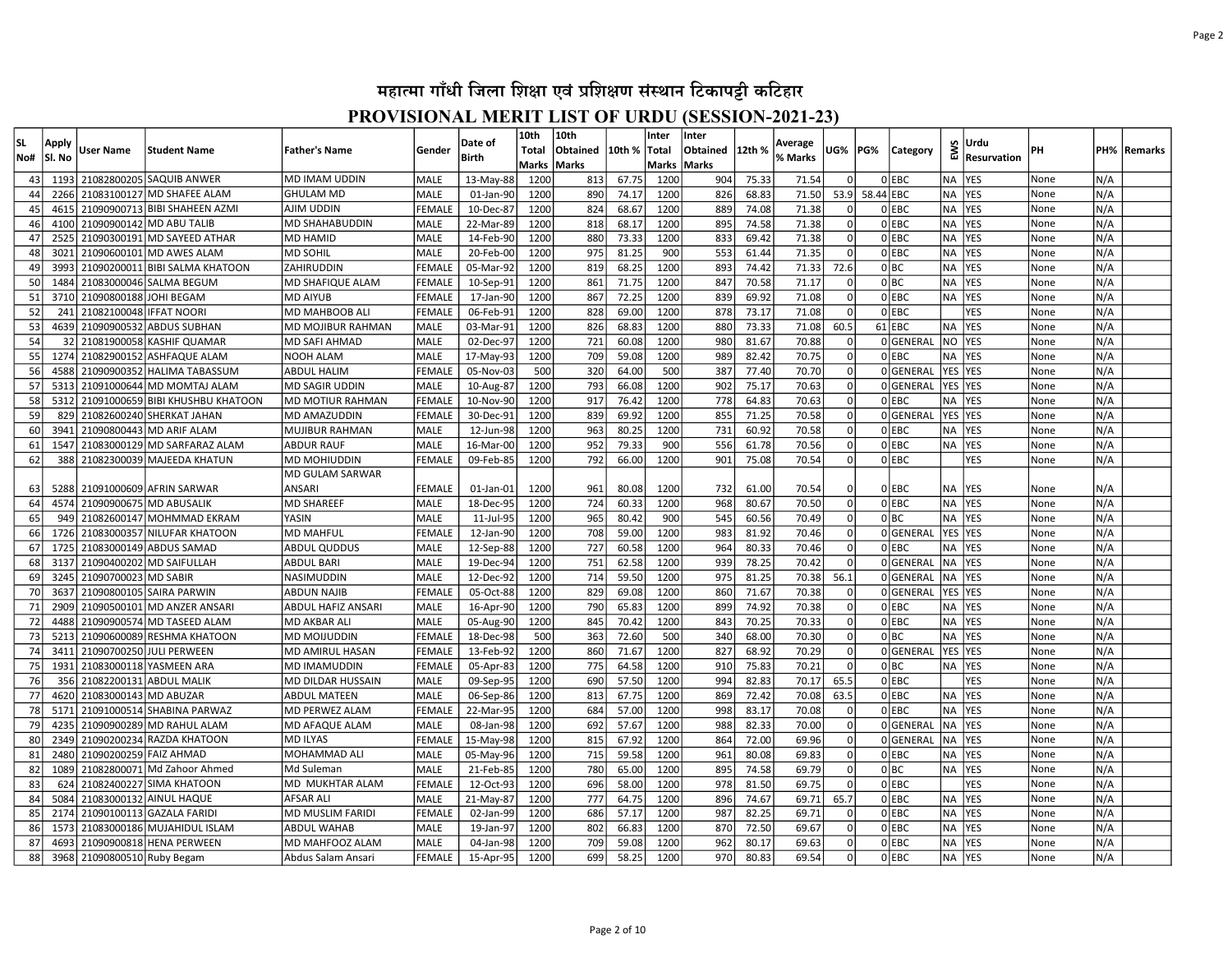| <b>SL</b>  |                 |                          |                                                         |                                             |                            | Date of                | 10th         | 10th         |                | Inter        | Inter        |                |                    |                            |     |                  |                        | Urdu              |              |            |              |
|------------|-----------------|--------------------------|---------------------------------------------------------|---------------------------------------------|----------------------------|------------------------|--------------|--------------|----------------|--------------|--------------|----------------|--------------------|----------------------------|-----|------------------|------------------------|-------------------|--------------|------------|--------------|
| No#        | Apply<br>Sl. No | Jser Name                | <b>Student Name</b>                                     | <b>Father's Name</b>                        | Gender                     | Birth                  | Total        | Obtained     | 10th %         | Total        | Obtained     | 12th %         | Average<br>% Marks | JG%                        | PG% | Category         | EWS                    | Resurvation       | PН           |            | PH%  Remarks |
|            |                 |                          |                                                         |                                             |                            |                        |              | Marks  Marks |                | Marks        | <b>Marks</b> |                |                    |                            |     |                  |                        |                   |              |            |              |
| 89         | 4530            |                          | 21090300186 NIKHAT PERWEEN                              | <b>ABDUR RAHMAN</b>                         | FEMALE                     | 12-Jan-97              | 1200         | 668          | 55.67          | 1200         | 1001         | 83.42          | 69.54              |                            |     | 0 BC             | NA                     | <b>YES</b>        | None         | N/A        |              |
| 90         | 4356            |                          | 21090900062 NIKHAT PERWEEN                              | ABDUR RAHMAN                                | FEMALE                     | 12-Jan-97              | 1200         | 668          | 55.67          | 1200         | 1001         | 83.42          | 69.54              | $\Omega$                   |     | 0 BC             | NA                     | YES               | None         | N/A        |              |
| 91         | 4290            | 21090900351              | <b>IMEHRUN NISHA</b>                                    | MD KHURSHID ALAM                            | FEMALE                     | 05-Feb-02              | 500          | 330          | 66.00          | 500          | 365          | 73.00          | 69.50              | $\Omega$                   |     | $0$ EBC          | NA                     | <b>YES</b>        | None         | N/A        |              |
| 92         | 461             | 21082300171 MD AYUB ALI  |                                                         | ABDUL ABARI                                 | MALE                       | 22-Oct-89              | 1200         | 765          | 63.75          | 1200         | 900          | 75.00          | 69.38              |                            |     | $0$ EBC          |                        | YES               | None         | N/A        |              |
| 93         | 4422            | 21090900492              | MD MERAJ ALAM!                                          | <b>MD ZEAUR RAHMAN</b>                      | <b>MALE</b>                | 05-Aug-84              | 1200         | 697          | 58.08          | 1200         | 967          | 80.58          | 69.33              | $\Omega$                   |     | 0 EBC            | <b>NA</b>              | <b>YES</b>        | None         | N/A        |              |
| 94         | 3868            |                          | 21090600259 TARIK ANWAR                                 | <b>ABDUL BASIR</b>                          | <b>MALE</b>                | 11-Mar-01              | 500          | 302          | 60.40          | 500          | 391          | 78.20          | 69.30              | $\Omega$                   |     | OLEBC            | <b>NA</b>              | <b>YES</b>        | None         | N/A        |              |
| 95         | 1833            | 21083100153 RUHI AFZA    |                                                         | <b>MD MURSHID</b>                           | <b>FEMAL</b>               | 05-Nov-91              | 1200         | 764          | 63.67          | 1200         | 897          | 74.75          | 69.21              | $\Omega$                   |     | OEBC             | <b>NA</b>              | <b>YES</b>        | None         | N/A        |              |
| 96         | 5185            |                          | 21091000525 MD ANZER ANSARI                             | MD DOMAR ANSARI                             | MALE                       | 08-Jun-84              | 1200         | 715          | 59.58          | 1200         | 946          | 78.83          | 69.21              | $\Omega$                   |     | 0 EBC            | <b>NA</b>              | <b>YES</b>        | None         | N/A        |              |
| 97         | 1570            |                          | 21082600143 MOKAMMAL HUSSAIN                            | MD NAYEEMUL HAQUE                           | <b>MALE</b>                | 01-Jan-92              | 1200         | 759          | 63.25          | 1200         | 901          | 75.08          | 69.17              | $\Omega$                   |     | 0 EBC            | <b>NA</b>              | YES               | None         | N/A        |              |
| 98         | 1741            |                          | 21083100028 MD MOZAMMIL                                 | <b>MD MOHSIN</b>                            | <b>MALE</b>                | 02-Dec-99              | 1200         | 932          | 77.67          | 1200         | 728          | 60.67          | 69.17              | $\Omega$                   |     | OLEBC            | <b>NA</b>              | <b>YES</b>        | None         | N/A        |              |
| 99         | 5176            |                          | 21091000293 MD ANZARUL ISLAM                            | MD MOJAHIDUL ISLAM                          | MALE                       | 31-Jan-88              | 1200         | 689          | 57.42          | 1200         | 970          | 80.83          | 69.13              | $\overline{0}$             |     | $0$ EBC          | <b>NA</b>              | YES               | None         | N/A        |              |
| 100        | 4344            |                          | 21090900379 SHAHBAZ ALAM                                | <b>MD MUSA</b>                              | <b>MALE</b>                | 15-Jul-00              | 500          | 367          | 73.40          | 500          | 324          | 64.80          | 69.10              | $\Omega$                   |     | $0$ EBC          | <b>NA</b>              | <b>YES</b>        | None         | N/A        |              |
| 101        | 5036            | 21091000352              | JUHI NAAZ                                               | <b>MD REZAUL BARI</b>                       | <b>FEMALE</b>              | 21-Jul-02              | 500          | 320          | 64.00          | 500          | 371          | 74.20          | 69.10              | $\Omega$                   |     | 0GENERAL         | <b>YES</b>             | <b>YES</b>        | None         | N/A        |              |
| 102        | 4159            |                          | 21090900192 ANISHA KUMARI                               | KIRAN KUMAR MANDAL                          | <b>FEMALE</b>              | 05-Jan-03              | 500          | 335          | 67.00          | 500          | 356          | 71.20          | 69.10              | $\Omega$                   |     | 0 BC             | NA                     | <b>YES</b>        | None         | N/A        |              |
| 103        | 1955            |                          | 21090100076 MD ATAUR RAHMAN                             | <b>ABDUR RAZZAQUE</b>                       | MALE                       | 02-Jan-94              | 1200         | 790          | 65.83          | 1200         | 868          | 72.33          | 69.08              | 61.2                       |     | 0GENERAL         | <b>NA</b>              | YES               | None         | N/A        |              |
| 104        | 3650            |                          | 21090800114 SHAHZAD AKHTAR                              | <b>SHAMIM AKHTAR</b>                        | <b>MALE</b>                | 26-Jan-97              | 1200         | 829          | 69.08          | 1200         | 829          | 69.08          | 69.08              | 0                          |     | 0 BC             | NA                     | <b>YES</b>        | None         | N/A        |              |
| 105        | 2327            |                          | 21090100225 MD GHALIB RAZA                              | <b>ABDUL MATIN</b>                          | <b>MALE</b>                | 12-Jun-85              | 1200         | 761          | 63.42          | 1200         | 896          | 74.67          | 69.04              | $\Omega$                   |     | OLEBC            | <b>NA</b>              | <b>YES</b>        | None         | N/A        |              |
| 106        | 585             |                          | 21082400138 TARANA NISHAT                               | AFAQUE                                      | <b>FEMALI</b>              | 17-Jun-96              | 1200         | 724          | 60.33          | 1200         | 933          | 77.75          | 69.04              | 0                          |     | $0$ EBC          |                        | YES               | None         | N/A        |              |
| 107        | 1328            |                          | 21082900277 MUKHTAR ALAM                                | MD ANISUR RAHMAN                            | <b>MALE</b>                | 17-Mar-97              | 1200         | 722          | 60.17          | 1200         | 935          | 77.92          | 69.04              | 0                          |     | OLEBC            | <b>NA</b>              | <b>IYES</b>       | None         | N/A        |              |
| 108        | 1509            | 21083000077 MD SADDAM    |                                                         | <b>MD NAIYAR ALAM</b>                       | <b>MALE</b>                | 24-Dec-96              | 1200         | 802          | 66.83          | 1200         | 854          | 71.17          | 69.00              | $\overline{0}$             |     | OLEBC            | <b>NA</b>              | <b>YES</b>        | None         | N/A        |              |
| 109        | 3498            |                          | 21090700364 MD MARGUB ALAM                              | <b>MD IDRIS SABIR</b>                       | MALE                       | 06-Jul-91              | 1200         | 752          | 62.67          | 1200         | 903          | 75.25          | 68.96              | $\Omega$                   |     | $0$ EBC          | <b>NA</b>              | <b>YES</b>        | None         | N/A        |              |
| 110        | 1878            |                          | 21083100258 AZHER UDDIN                                 | md ishaque                                  | <b>MALE</b>                | 05-Jun-97              | 1200         | 690          | 57.50          | 1200         | 965          | 80.42          | 68.96              | 0                          |     | $0$ EBC          | <b>NA</b>              | <b>YES</b>        | None         | N/A        |              |
| 111        | 4552            |                          | 21090800457 ZAINAB KHATOON                              | <b>MD IDREES SABIR</b>                      | <b>FEMALE</b>              | 15-May-92              | 1200         | 766          | 63.83          | 1200         | 888          | 74.00          | 68.92              | 0                          |     | $0$ EBC          | <b>NA</b>              | <b>YES</b>        | None         | N/A        |              |
| 112        | 4809            |                          | 21091000077 DILBAR ALAM                                 | <b>MD MOHSIN</b>                            | MALE                       | 02-Mar-93              | 1200         | 756          | 63.00          | 1200         | 898          | 74.83          | 68.92              | $\Omega$                   |     | olbc             | <b>NA</b>              | <b>YES</b>        | None         | N/A        |              |
| 113        | 3363            |                          | 21090700198 BIBI NUZHAT PARWEEN                         | <b>GHULAM RABBANI</b>                       | FEMALE                     | 01-Sep-92              | 1200         | 815          | 67.92          | 1200         | 837          | 69.75          | 68.83              | $\overline{0}$<br>$\Omega$ |     | $0$ EBC          | NA                     | <b>YES</b>        | None         | N/A        |              |
| 114        | 5101            | 21091000424 MERAJ ALAM   |                                                         | <b>MD ZUBAIR ALAM</b>                       | FEMALE                     | 18-Aug-95              | 1200         | 661          | 55.08          | 1200         | 989          | 82.42          | 68.75              |                            |     | $0$ EBC          | <b>NA</b>              | <b>YES</b>        | None         | N/A        |              |
| 115        | 4142            |                          | 21090900143 GHAZALA PARVEEN                             | <b>MD ISHAQUE</b>                           | FEMALE                     | 01-Apr-88              | 1200         | 758          | 63.17          | 1200         | 889          | 74.08          | 68.63              | $\Omega$<br>$\Omega$       |     | 0GENERAL         | <b>NA</b>              | YES               | None         | N/A        |              |
| 116        | 3793            |                          | 21090800323 ARSHAD HUSSAIN                              | HASIBUR RAHMAN                              | MALE                       | 10-Mar-97              | 1200         | 777          | 64.75          | 1200         | 869          | 72.42          | 68.58              | $\Omega$                   |     | 0 EBC            | NA                     | <b>YES</b>        | None         | N/A        |              |
| 117        | 4004            |                          | 21090900010 NEYAMATULLAH                                | <b>ABDUL HAQUE</b>                          | MALE                       | 24-Nov-98              | 1200         | 852          | 71.00          | 900          | 595          | 66.11          | 68.56              |                            |     | $0$ EBC          | NA                     | YES               | None         | N/A        |              |
| 118        | 2524            | 21090300128 Shabbir Alam |                                                         | <b>MD ATIB</b>                              | <b>MALE</b>                | 15-Oct-96              | 1200         | 680          | 56.67          | 1200         | 965          | 80.42          | 68.54              | $\Omega$<br>$\Omega$       |     | $0$ EBC          | <b>NA</b>              | YES               | None         | N/A        |              |
| 119        | 3857            |                          | 21090800397 BIBI ZENAT PARWEEN                          | <b>MD MUSTAQUE ALAM</b>                     | FEMALE                     | 03-Feb-99              | 1200         | 939          | 78.25          | 1200         | 704          | 58.67          | 68.46              | $\Omega$                   |     | OLEBC            | <b>NA</b>              | YES               | None         | N/A        |              |
| 120<br>121 | 3273<br>3400    |                          | 21090700043 WAKAR AHMAD<br>21090600243 MD HAROON RASHID | <b>MD AMIM AKHTAR</b>                       | <b>MALE</b><br><b>MALE</b> | 15-Dec-96              | 1200<br>1200 | 671<br>788   | 55.92<br>65.67 | 1200<br>1200 | 969<br>849   | 80.75<br>70.75 | 68.33<br>68.21     | $\Omega$                   |     | 0GENERAL<br>olbc | <b>NA</b><br><b>NA</b> | <b>YES</b><br>YES | None         | N/A<br>N/A |              |
| 122        | 1533            |                          | 21082800369 MD IFTAKHAR ALAM                            | <b>MASTER MOHD SHOIB</b><br><b>MD IDRIS</b> | <b>MALE</b>                | 03-May-84<br>05-Nov-93 | 1200         | 733          | 61.08          | 1200         | 901          | 75.08          | 68.08              | 80                         |     | 0GENERAL         | <b>NA</b>              | <b>YES</b>        | None         | N/A        |              |
| 123        | 3196            |                          | 21090600099 BIBI RONAQUE JHAN                           | <b>GHULAM RABBANI</b>                       | <b>FEMALI</b>              | 10-Jun-90              | 1200         | 775          | 64.58          | 1200         | 858          | 71.50          | 68.04              | $\Omega$                   |     | $0$ EBC          | NA                     | <b>YES</b>        | None<br>None | N/A        |              |
| 124        | 4565            |                          | 21090900660 MD TOUHID ALAM                              | <b>ABDUL WAHAB</b>                          | <b>MALE</b>                | 15-Jan-90              | 1200         | 851          | 70.92          | 1200         | 782          | 65.17          | 68.04              | $\Omega$                   |     | $0$ EBC          | <b>NA</b>              | <b>YES</b>        | None         | N/A        |              |
| 125        | 449             |                          | 21082300139 GULSHAN NAGMA                               | <b>MD BADRUL HAQUE</b>                      | <b>FEMALI</b>              | 07-Nov-89              | 1100         | 693          | 63.00          | 1100         | 803          | 73.00          | 68.00              | $\Omega$                   |     | 0 EBC            |                        | YES               | None         | N/A        |              |
| 126        | 827             | 21082300217 MD SADIQUE   |                                                         | <b>MD AMAZUDDIN</b>                         | <b>MALE</b>                | 25-Dec-00              | 1200         | 849          | 70.75          | 900          | 587          | 65.22          | 67.99              | nl                         |     | 0GENERAL         | <b>YES</b>             | <b>YES</b>        | None         | N/A        |              |
| 127        | 4218            |                          | 21090900013 MD HASNAIN RAZA                             | <b>MD AINUL HAQUE</b>                       | MALE                       | 05-Jun-87              | 1200         | 861          | 71.75          | 1200         | 768          | 64.00          | 67.88              | 58.4                       |     | $0$ EBC          | <b>NA</b>              | <b>YES</b>        | None         | N/A        |              |
| 128        | 304             |                          | 21082200014 SALEHA PARWEEN                              | MD MASOOM                                   | <b>FEMALI</b>              | 20-Feb-98              | 1200         | 670          | 55.83          | 1200         | 958          | 79.83          | 67.83              | $\Omega$                   |     | 0 BC             |                        | YES               | None         | N/A        |              |
|            |                 |                          |                                                         |                                             |                            |                        |              |              |                |              |              |                |                    |                            |     |                  |                        |                   | Visual       |            |              |
| 129        | 1312            |                          | 21082900264 MD QUAISAR ALAM                             | <b>ABDUL WAHAB</b>                          | <b>MALE</b>                | 10-May-92              | 1200         | 858          | 71.50          | 1200         | 769          | 64.08          | 67.79              |                            |     | 0 EBC            | NA                     | <b>YES</b>        | Impairment   | 40         |              |
| 130        | 1502            |                          | 21083000065 RAHAT PERWEEN                               | MD MATIUR RAHMAN                            | <b>FEMALE</b>              | 15-May-90              | 1200         | 870          | 72.50          | 1200         | 753          | 62.75          | 67.63              | $\Omega$                   |     | OLEBC            | <b>NA</b>              | <b>YES</b>        | None         | N/A        |              |
| 131        | 1128            |                          | 21082800265 SHAFQUAT AFRIN                              | <b>MD ABDUR RAHIM</b>                       | <b>FEMALE</b>              | 07-Jul-00              | 1200         | 886          | 73.83          | 1200         | 735          | 61.25          | 67.54              | $\overline{0}$             |     | $0$ EBC          | <b>NA</b>              | <b>YES</b>        | None         | N/A        |              |
| 132        | 3235            | 21090700004 BIBI NAZISH  |                                                         | <b>MD SADIQUE HUSSAIN</b>                   | <b>FEMALE</b>              | 24-Dec-96              | 1200         | 797          | 66.42          | 1200         | 822          | 68.50          | 67.46              | $\Omega$                   |     | OLEBC            | <b>NA</b>              | <b>YES</b>        | None         | N/A        |              |
| 133        | 4432            |                          | 21090900297 SHAZIA UROOS                                | <b>MD MATLOOB ALAM</b>                      | <b>FEMALE</b>              | 02-Jan-97              | 1200         | 749          | 62.42          | 1200         | 870          | 72.50          | 67.46              | 0                          |     | OLEBC            | <b>NA</b>              | <b>YES</b>        | None         | N/A        |              |
| 134        | 1065            |                          | 21082800058 OMER KHAIYAM                                | <b>MD FAROOQUE</b>                          | <b>MALE</b>                | 08-May-92              | 1200         | 722          | 60.17          | 1200         | 896          | 74.67          | 67.42              | 0                          |     | 0GENERAL         | YES YES                |                   | None         | N/A        |              |
|            |                 |                          |                                                         |                                             |                            |                        |              |              |                |              |              |                |                    |                            |     |                  |                        |                   |              |            |              |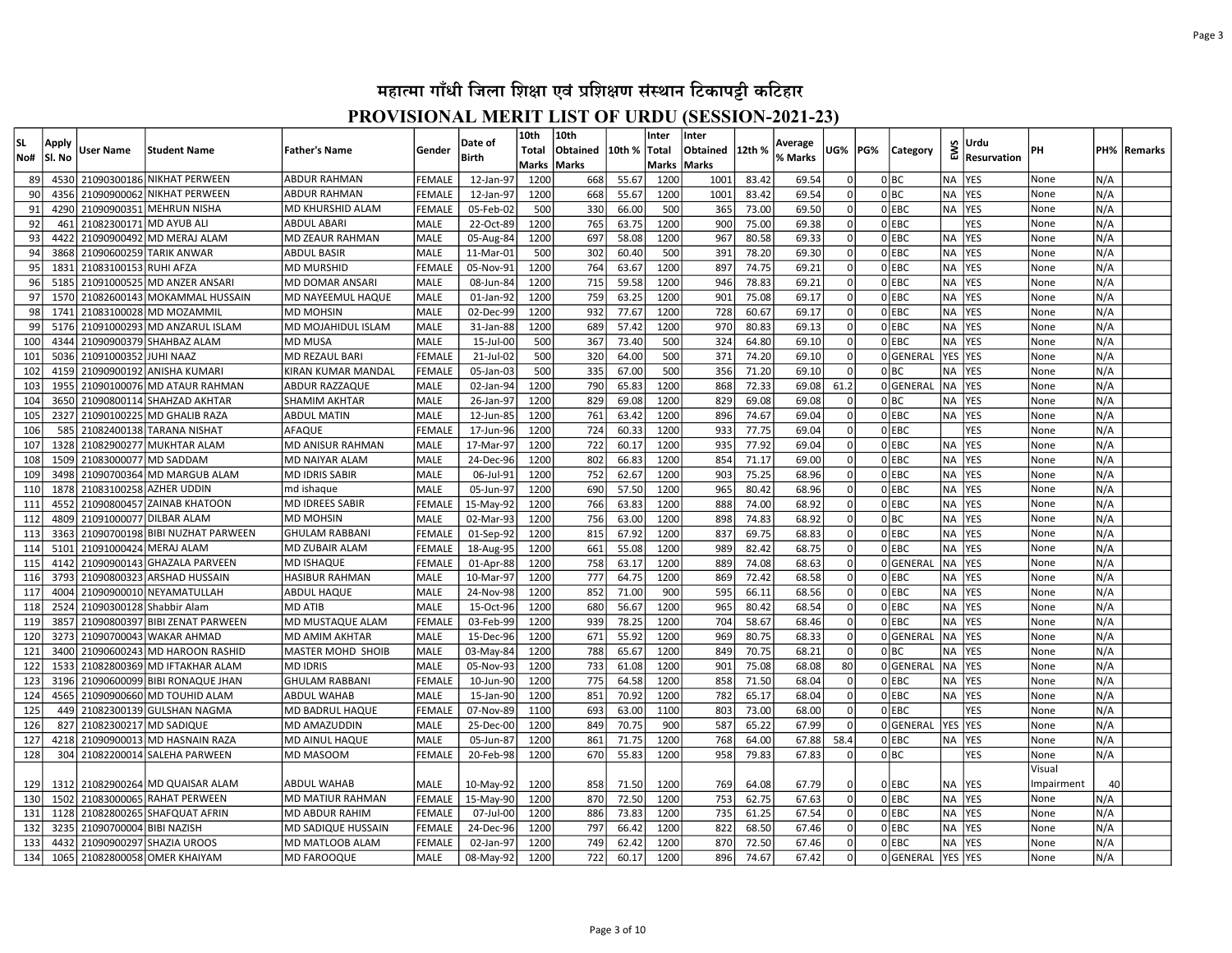| lsl.<br>No# | Apply<br> Sl. No | User Name               | <b>Student Name</b>             | Father's Name           | Gender        | Date of<br>Birth | 10th<br><b>Total</b><br>Marks Marks | 10th<br>Obtained | 10th % | Inter<br> Total<br>Marks Marks | Inter<br>Obtained 12th % |       | Average<br>% Marks | UG%      | PG% | Category  | EWS        | Urdu<br><b>Resurvation</b> | PН   | PH% | Remarks |
|-------------|------------------|-------------------------|---------------------------------|-------------------------|---------------|------------------|-------------------------------------|------------------|--------|--------------------------------|--------------------------|-------|--------------------|----------|-----|-----------|------------|----------------------------|------|-----|---------|
| 135         | 2724             |                         | 21082500138 NAZIA KHATOON       | QUAZI FAZLUR RAHMAN     | FEMALE        | 31-Jan-88        | 1200                                | 753              | 62.75  | 1200                           | 864                      | 72.00 | 67.38              |          |     | 0 EBC     | ΝA         | <b>YES</b>                 | None | N/A |         |
| 136         | 4919             | 21091000188 LUQUMAN     |                                 | SAJID                   | <b>MALE</b>   | 06-Oct-94        | 1200                                | 819              | 68.25  | 1200                           | 797                      | 66.42 | 67.33              |          |     | 0 EBC     | NA         | <b>YES</b>                 | None | N/A |         |
| 137         | 3529             |                         | 21082700091 MD JUNED IQUBAL     | MD SAIDUL IQUBAL        | <b>MALE</b>   | 25-Mar-85        | 1200                                | 694              | 57.83  | 1200                           | 920                      | 76.67 | 67.25              |          |     | 0 GENERAL | YES        | <b>YES</b>                 | None | N/A |         |
| 138         | 3569             |                         | 21090700445 BIBI HENA PERWEEN   | MD SHAMIM AKHTAR        | FEMALE        | 06-Dec-95        | 1200                                | 657              | 54.75  | 1200                           | 956                      | 79.67 | 67.21              |          |     | OLEBC     | <b>NA</b>  | YES                        | None | N/A |         |
| 139         | 5283             |                         | 21091000635 SHAHIN SABA         | <b>MD MINATULLAH</b>    | FEMALE        | 07-Jan-96        | 1200                                | 798              | 66.50  | 1200                           | 814                      | 67.83 | 67.17              |          |     | $0$ EBC   | <b>NA</b>  | <b>YES</b>                 | None | N/A |         |
| 140         | 2086             |                         | 21090100097 AMNA KHATOON        | <b>MD ISRAFIL</b>       | <b>FEMALE</b> | 01-May-94        | 1200                                | 714              | 59.50  | 1200                           | 897                      | 74.75 | 67.13              |          |     | $0$ EBC   | <b>NA</b>  | <b>YES</b>                 | None | N/A |         |
| 141         | 3403             |                         | 21090700266 MD ALA UDDIN        | <b>ABDUL JALIL</b>      | <b>MALE</b>   | 12-Jan-93        | 1200                                | 764              | 63.67  | 1200                           | 846                      | 70.50 | 67.08              | $\Omega$ |     | OLEBC     | <b>NA</b>  | <b>YES</b>                 | None | N/A |         |
| 142         | 3462             |                         | 21090700327 MEHNAZ BEGUM        | ABDUL MOMIN             | FEMALE        | 05-Jun-96        | 1200                                | 768              | 64.00  | 1200                           | 842                      | 70.17 | 67.08              | $\Omega$ |     | $0$ EBC   | <b>NA</b>  | <b>YES</b>                 | None | N/A |         |
| 143         | 165              | 21082000125 Wasi Ahmad  |                                 | Anzar Alam              | <b>MALE</b>   | 01-Jan-97        | 1200                                | 619              | 51.58  | 1200                           | 990                      | 82.50 | 67.04              | $\Omega$ |     | OLEBC     | <b>NA</b>  | <b>YES</b>                 | None | N/A |         |
| 144         | 1298             |                         | 21082900226 MD FAHEEM UDDIN     | MD NASEEM UDDIN         | MALE          | 12-Dec-96        | 1200                                | 760              | 63.33  | 1200                           | 848                      | 70.67 | 67.00              | $\Omega$ |     | $0$ EBC   | <b>NA</b>  | YES                        | None | N/A |         |
| 145         | 4351             |                         | 21090900424 HENA PRAWEEN        | USMAN ANSARI            | <b>FEMALE</b> | 12-Oct-93        | 1200                                | 768              | 64.00  | 1200                           | 839                      | 69.92 | 66.96              | $\Omega$ |     | OIEBC     | <b>NA</b>  | <b>YES</b>                 | None | N/A |         |
| 146         | 5190             | 21091000479 MD ISA      |                                 | <b>MD JALALUDDIN</b>    | <b>MALE</b>   | 12-Mar-93        | 1200                                | 616              | 51.33  | 1200                           | 990                      | 82.50 | 66.92              | $\Omega$ |     | 0 EBC     | <b>NA</b>  | YES                        | None | N/A |         |
| 147         | 3180             |                         | 21090600157 MD MOBASHIR ALAM    | MD MAHFOOL ALAM         | MALE          | 15-Dec-90        | 1200                                | 714              | 59.50  | 1200                           | 891                      | 74.25 | 66.88              | 0        |     | 0GENERAL  | <b>YES</b> | <b>YES</b>                 | None | N/A |         |
| 148         | 1634             | 21083000279 MD MINHAJ   |                                 | <b>ABDUL BARIK</b>      | MALE          | 06-May-90        | 1200                                | 875              | 72.92  | 1200                           | 728                      | 60.67 | 66.79              | $\Omega$ |     | 0GENERAL  | <b>YES</b> | <b>YES</b>                 | None | N/A |         |
| 149         | 1968             |                         | 21090100112 MD IFTAKHAR ALAM    | ABDUL LATIF             | MALE          | 21-Oct-91        | 1200                                | 738              | 61.50  | 1200                           | 865                      | 72.08 | 66.79              | $\Omega$ |     | 0 EBC     | NA         | <b>YES</b>                 | None | N/A |         |
| 150         | 3310             |                         | 21090500220 SAFINA KHATOON      | MD ABUL QUASIM          | <b>FEMALE</b> | 30-Dec-01        | 1200                                | 875              | 72.92  | 900                            | 546                      | 60.67 | 66.79              | $\Omega$ |     | OLEBC     | <b>NA</b>  | <b>YES</b>                 | None | N/A |         |
| 151         | 3819             |                         | 21090700289 NAHIDA TAHIR        | MD TAHIR HUSSAIN        | <b>FEMALE</b> | 03-Mar-98        | 1200                                | 722              | 60.17  | 1200                           | 879                      | 73.25 | 66.71              | $\Omega$ |     | 0GENERAL  | <b>NA</b>  | <b>YES</b>                 | None | N/A |         |
| 152         | 22               |                         | 21081800066 Md saad igubal      | Md naiyer iqubal        | <b>MALE</b>   | 02-Jan-95        | 1200                                | 715              | 59.58  | 1200                           | 885                      | 73.75 | 66.67              | $\Omega$ |     | OGENERAL  | NO.        | <b>YES</b>                 | None | N/A |         |
| 153         | 3342             |                         | 21090700164 BIBI SHAGUFA SHAHIN | <b>MD IMAMUDDIN</b>     | FEMALE        | 21-Feb-96        | 1200                                | 660              | 55.00  | 1200                           | 940                      | 78.33 | 66.67              | $\Omega$ |     | 0 EBC     | <b>NA</b>  | <b>YES</b>                 | None | N/A |         |
| 154         | 5226             | 21091000582 AFROZ ALAM  |                                 | GHULAM MUSTAFA          | MALE          | 28-Aug-92        | 1200                                | 765              | 63.75  | 1200                           | 834                      | 69.50 | 66.63              | $\Omega$ |     | 0 EBC     | <b>NA</b>  | YES                        | None | N/A |         |
| 155         | 4252             |                         | 21090800381 SHAYEQUA PERWEEN    | MD SHAMSHAD ALAM        | <b>FEMALI</b> | 12-Feb-02        | 500                                 | 365              | 73.00  | 500                            | 301                      | 60.20 | 66.60              | 0l       |     | 0 BC      | <b>NA</b>  | <b>YES</b>                 | None | N/A |         |
| 156         | 4629             | 21090900726 MD ADIL     |                                 | ABDUL HALIM             | MALE          | 05-Nov-03        | 500                                 | 325              | 65.00  | 500                            | 341                      | 68.20 | 66.60              | 0        |     | 0GENERAL  | <b>NA</b>  | <b>YES</b>                 | None | N/A |         |
| 157         | 2559             |                         | 21090300090 MD AZHARUL QUADRI   | <b>MD NAIM AKHTAR</b>   | MALE          | 20-Jun-94        | 1200                                | 794              | 66.17  | 1200                           | 801                      | 66.75 | 66.46              | 0l       |     | 0GENERAL  | NA.        | <b>YES</b>                 | None | N/A |         |
| 158         | 3780             |                         | 21090800309 MD MUMTAZ ALAM      | <b>MD ZAMIR UDDIN</b>   | MALE          | 20-Dec-91        | 1200                                | 824              | 68.67  | 1200                           | 768                      | 64.00 | 66.33              | 0        |     | $0$ EBC   | <b>NA</b>  | <b>YES</b>                 | None | N/A |         |
| 159         | 3888             |                         | 21090300138 SHAMA SADAF         | MD MANZAR ALAM          | <b>FEMALE</b> | 08-Sep-01        | 1200                                | 854              | 71.17  | 900                            | 553                      | 61.44 | 66.31              | $\Omega$ |     | OLEBC     | <b>NA</b>  | <b>IYES</b>                | None | N/A |         |
| 160         | 3034             |                         | 21090600112 TANWEER ALAM        | KALIMUDDIN              | MALE          | 11-Jan-95        | 1200                                | 809              | 67.42  | 1200                           | 782                      | 65.17 | 66.29              | 64.1     |     | 0GENERAL  | <b>NA</b>  | <b>YES</b>                 | None | N/A |         |
| 161         | 3700             |                         | 21090600241 NOORANI BEGAM       | MAHBOOB ALAM            | <b>FEMALE</b> | 05-Dec-91        | 1200                                | 942              | 78.50  | 1200                           | 647                      | 53.92 | 66.21              | 67.5     |     | olbc      | <b>NA</b>  | <b>YES</b>                 | None | N/A |         |
| 162         | 5055             |                         | 21091000239 MD MUKARRAM         | <b>MD AMALUDDIN</b>     | MALE          | 01-Jan-00        | 500                                 | 348              | 69.60  | 500                            | 314                      | 62.80 | 66.20              |          |     | 0 BC      | <b>NA</b>  | <b>YES</b>                 | None | N/A |         |
| 163         | 3699             |                         | 21090800172 MD MUJAHIDUL ISLAM  | MD MAHRUDDIN            | MALE          | 11-Sep-88        | 1200                                | 806              | 67.17  | 1200                           | 782                      | 65.17 | 66.17              | 60.7     |     | 0 EBC     | NA         | <b>YES</b>                 | None | N/A |         |
| 164         | 4453             |                         | 21090900431 MD TAUQIR ALAM      | <b>MD SIDDIQUE</b>      | <b>MALE</b>   | 15-Oct-89        | 1200                                | 790              | 65.83  | 500                            | 330                      | 66.00 | 65.92              |          |     | 0 BC      | NO.        | <b>YES</b>                 | None | N/A |         |
| 165         | 2017             |                         | 21083100229 NAJMUS SEHAR        | QUTUB UDDIN             | FEMALE        | 25-Dec-97        | 1200                                | 742              | 61.83  | 1200                           | 840                      | 70.00 | 65.92              |          |     | 0 EBC     | <b>NA</b>  | YES                        | None | N/A |         |
| 166         | 4184             |                         | 21090800321 HENA KAUSAR         | <b>MD ARIF HUSSAIN</b>  | FEMALE        | 12-May-94        | 1200                                | 711              | 59.25  | 1200                           | 867                      | 72.25 | 65.75              |          |     | $0$ EBC   | <b>NA</b>  | <b>YES</b>                 | None | N/A |         |
| 167         | 2568             |                         | 21090300195 MD FIROZ AKHTAR     | <b>MD KALIMUDDIN</b>    | <b>MALE</b>   | 15-Jan-90        | 1200                                | 755              | 62.92  | 1200                           | 822                      | 68.50 | 65.71              |          |     | $0$ EBC   | <b>NA</b>  | <b>YES</b>                 | None | N/A |         |
| 168         | 5116             |                         | 21091000450 KHUSHNUD ALAM       | <b>ASMAT ALAM</b>       | <b>MALE</b>   | 15-Jan-01        | 500                                 | 272              | 54.40  | 500                            | 385                      | 77.00 | 65.70              |          |     | olbc      | <b>NA</b>  | <b>YES</b>                 | None | N/A |         |
| 169         | 3847             | 21090800387 SUFIA BANO  |                                 | SULEMAN                 | FEMALE        | 11-Mar-96        | 1200                                | 635              | 52.92  | 1200                           | 941                      | 78.42 | 65.67              |          |     | OLEBC     | <b>NA</b>  | <b>YES</b>                 | None | N/A |         |
| 170         | 5212             | 21091000569 JOHI NAZ    |                                 | <b>MD SHAMIM AKHTAR</b> | FEMALE        | 13-Aug-87        | 1200                                | 743              | 61.92  | 1200                           | 830                      | 69.17 | 65.54              | $\Omega$ |     | olbc      | <b>NA</b>  | <b>YES</b>                 | None | N/A |         |
| 171         | 2856             |                         | 21090500140 ROUSHAN ARA         | WASI AHMAD              | FEMALE        | 08-Oct-97        | 1200                                | 601              | 50.08  | 1200                           | 972                      | 81.00 | 65.54              | $\Omega$ |     | 0GENERAL  | NA)        | <b>YES</b>                 | None | N/A |         |
| 172         | 3199             |                         | 21090500195 MD NAYEEM AKHTAR    | md nezamuddin           | MALE          | 11-May-93        | 1200                                | 759              | 63.25  | 1200                           | 813                      | 67.75 | 65.50              | $\Omega$ |     | 0 EBC     | <b>NA</b>  | <b>YES</b>                 | None | N/A |         |
| 173         | 2659             |                         | 21083000160 MINNAT PARWEEN      | MD HOHIUDDIN            | FEMALE        | 06-Aug-92        | 1200                                | 775              | 64.58  | 1200                           | 796                      | 66.33 | 65.46              | $\Omega$ |     | 0GENERAI  | <b>YES</b> | <b>YES</b>                 | None | N/A |         |
| 174         | 4021             |                         | 21090900006 MD YOQENOON         | <b>ABDUS SATTAR</b>     | MALE          | 15-Feb-95        | 1200                                | 580              | 48.33  | 1200                           | 990                      | 82.50 | 65.42              | 0        |     | 0GENERAI  | <b>NA</b>  | <b>YES</b>                 | None | N/A |         |
| 175         | 3878             |                         | 21090700246 MD ADIL HUSSAIN     | MD AJMAL HUSSAIN        | <b>MALE</b>   | 08-Mar-95        | 1200                                | 723              | 60.25  | 1200                           | 847                      | 70.58 | 65.42              | $\Omega$ |     | olbc      | <b>NA</b>  | YES                        | None | N/A |         |
| 176         | 5319             | 21091000677 ZEBA NASIM  |                                 | Nasim Akhter            | <b>FEMALE</b> | 12-Oct-99        | 500                                 | 312              | 62.40  | 500                            | 342                      | 68.40 | 65.40              | $\Omega$ |     | 0 EBC     | <b>NA</b>  | <b>YES</b>                 | None | N/A |         |
| 177         | 4134             |                         | 21090900185 SAHEEN PERWEEN      | MD NIYAZ ALAM ANSARI    | <b>FEMALE</b> | 25-Dec-00        | 500                                 | 300              | 60.00  | 500                            | 354                      | 70.80 | 65.40              | $\Omega$ |     | olbc      | <b>NA</b>  | YES                        | None | N/A |         |
| 178         | 4800             |                         | 21091000056 HEENA PARWEEN       | <b>MD AKHTAR</b>        | <b>FEMALE</b> | 25-Jan-02        | 500                                 | 271              | 54.20  | 500                            | 382                      | 76.40 | 65.30              | $\Omega$ |     | $0$ EBC   | <b>NA</b>  | <b>YES</b>                 | None | N/A |         |
| 179         | 4359             |                         | 21090900430 AHRAR ALAM          | MD KHURSHEED ALAM       | MALE          | 15-Mar-03        | 500                                 | 310              | 62.00  | 500                            | 343                      | 68.60 | 65.30              | $\Omega$ |     | 0 GENERAL | <b>NA</b>  | <b>YES</b>                 | None | N/A |         |
| 180         | 2230             |                         | 21090200076 IMRAN NASEEM        | <b>MD ISHAQUE</b>       | <b>MALE</b>   | 12-Jun-89        | 1200                                | 816              | 68.00  | 1200                           | 750                      | 62.50 | 65.25              | $\Omega$ |     | OLEBC     | <b>NA</b>  | <b>YES</b>                 | None | N/A |         |
| 181         | 5295             | 21091000472 RABIA BASRI |                                 | ABDUR RAHIM             | <b>FEMALE</b> | 15-Jun-99        | 1200                                | 853              | 71.08  | 1200                           | 711                      | 59.25 | 65.17              | 63.9     |     | OLEBC     | <b>NA</b>  | <b>YES</b>                 | None | N/A |         |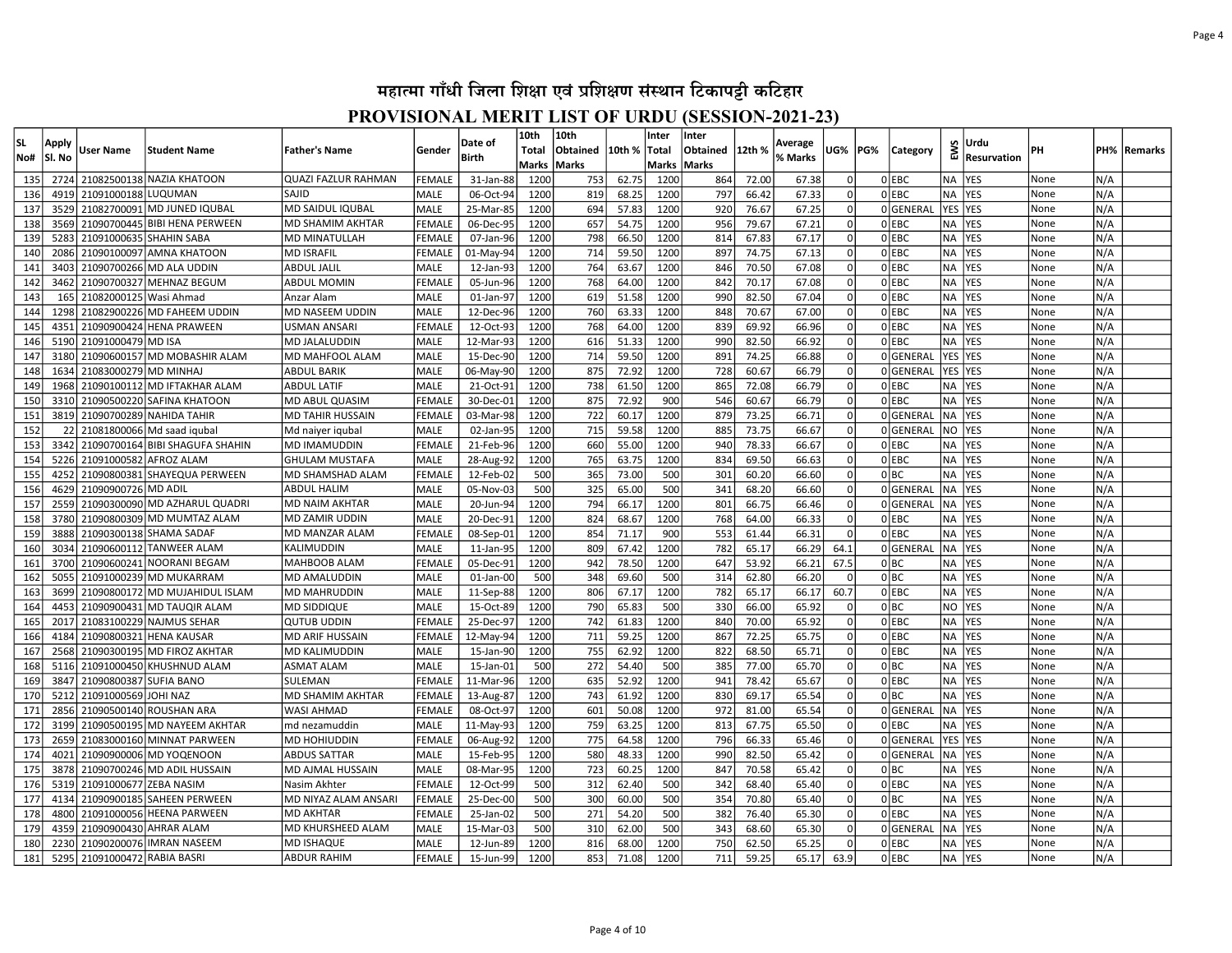| Apply<br>No#<br>lSI. No<br>3718<br>182<br>183<br>485<br>2320<br>184<br>185<br>5156 | <b>User Name</b><br>21090900693 YASMIN ARA | <b>Student Name</b><br>21090800200 MAZHARUL ISLAM<br>21082300215 NILUFAR ABDIN<br>21090200189 BIBI SHAGUFTA PARWEEN | <b>Father's Name</b><br><b>MD TOUHEED ALAM</b><br><b>DR MD ZAINUL ABDIN</b> | l Gender<br>MALE | <b>Birth</b>           | <b>Total</b><br>Marks | Obtained     | 10th %         | Total               | Obtained   | 12th %         | % Marks        | UG%                  | PG% | <b>Category</b>     | EWS                     | <b>Resurvation</b>       | PН           |            | PH%   Remarks |
|------------------------------------------------------------------------------------|--------------------------------------------|---------------------------------------------------------------------------------------------------------------------|-----------------------------------------------------------------------------|------------------|------------------------|-----------------------|--------------|----------------|---------------------|------------|----------------|----------------|----------------------|-----|---------------------|-------------------------|--------------------------|--------------|------------|---------------|
|                                                                                    |                                            |                                                                                                                     |                                                                             |                  |                        |                       |              |                |                     |            |                |                |                      |     |                     |                         |                          |              |            |               |
|                                                                                    |                                            |                                                                                                                     |                                                                             |                  | 12-Nov-88              | 1200                  | Marks<br>717 | 59.75          | Marks Marks<br>1200 | 847        | 70.58          | 65.17          |                      |     | OLEBC               | <b>NA</b>               | <b>YES</b>               | None         | N/A        |               |
|                                                                                    |                                            |                                                                                                                     |                                                                             | <b>FEMALE</b>    | 09-Jan-82              | 1200                  | 761          | 63.42          | 1200                | 802        | 66.83          | 65.13          |                      |     | OLEBC               |                         | <b>YES</b>               | None         | N/A        |               |
|                                                                                    |                                            |                                                                                                                     | <b>MD FAROOQUE</b>                                                          | <b>FEMALE</b>    | 15-Jun-94              | 1200                  | 603          | 50.25          | 1200                | 959        | 79.92          | 65.08          |                      |     | $0$ EBC             | <b>NA</b>               | <b>YES</b>               | None         | N/A        |               |
|                                                                                    |                                            | 21091000285 BIBI SHAHINA                                                                                            | <b>MD SULAIMAN</b>                                                          | FEMALE           | 02-Mar-95              | 1200                  | 762          | 63.50          | 1200                | 799        | 66.58          | 65.04          | $\Omega$             |     | OGENERAL            | <b>NA</b>               | <b>YES</b>               | None         | N/A        |               |
| 186<br>4591                                                                        |                                            |                                                                                                                     | <b>NOORUL HAQUE</b>                                                         | <b>FEMALE</b>    | 01-Mar-02              | 500                   | 343          | 68.60          | 500                 | 307        | 61.40          | 65.00          | $\Omega$             |     | OLEBC               | <b>NA</b>               | <b>YES</b>               | None         | N/A        |               |
| 187<br>439                                                                         |                                            | 21082300113 SHAISTA MANZOOR                                                                                         | manzoor alam                                                                | FEMALE           | 05-Jan-85              | 1200                  | 709          | 59.08          | 1200                | 850        | 70.83          | 64.96          | $\Omega$             |     | 0 EBC               |                         | <b>YES</b>               | None         | N/A        |               |
| 188<br>2209                                                                        | 21090200061                                | <b>MD AFAQUE ALAM</b>                                                                                               | <b>MD ASLAM</b>                                                             | MALE             | 20-Jun-94              | 1200                  | 740          | 61.67          | 1200                | 819        | 68.25          | 64.96          | $\Omega$             |     | 0GENERAL            | NA.                     | <b>YES</b>               | None         | N/A        |               |
|                                                                                    |                                            |                                                                                                                     | <b>QUAZI MD</b>                                                             |                  |                        |                       |              |                |                     |            |                |                |                      |     |                     |                         |                          |              |            |               |
| 189<br>4146                                                                        |                                            | 21090900126 QUAZI MD KASHIF                                                                                         | QUAMRUZZAMA                                                                 | <b>MALE</b>      | 05-Feb-93              | 1200                  | 745          | 62.08          | 500                 | 339        | 67.80          | 64.94          |                      |     | 0 BC                | <b>NA</b>               | <b>YES</b>               | None         | N/A        |               |
| 190<br>4580                                                                        |                                            | 21090900459 MD BADRUL HAQUE                                                                                         | <b>ABUL KALAM</b>                                                           | <b>MALE</b>      | 12-Sep-90              | 1200                  | 772          | 64.33          | 1200                | 786        | 65.50          | 64.92          | $\Omega$             |     | 0 BC                | <b>NA</b>               | <b>YES</b>               | None         | N/A        |               |
| 191<br>4995                                                                        |                                            | 21090700410 LAILI KHATUN                                                                                            | <b>TAIMUR ALI</b>                                                           | <b>FEMALE</b>    | 20-Aug-00              | 500                   | 288          | 57.60          | 500                 | 361        | 72.20          | 64.90          | $\Omega$             |     | 0 EBC               | <b>NA</b>               | <b>YES</b>               | None         | N/A        |               |
| 192<br>4934                                                                        |                                            | 21081900121 md abrar alam                                                                                           | Md Alimuddin                                                                | <b>MALE</b>      | 08-Feb-92              | 1200                  | 764          | 63.67          | 1200                | 793        | 66.08          | 64.88          | 66.1                 |     | 0 EBC               | YES                     | YES                      | None         | N/A        |               |
| 193                                                                                | 3534 21090700419 HUMA NAZ                  |                                                                                                                     | <b>MD MUSA</b>                                                              | <b>FEMALE</b>    | 01-Jan-95              | 1200                  | 750          | 62.50          | 1200                | 806        | 67.17          | 64.83          | $\Omega$             |     | OGENERAL            | YES YES                 |                          | None         | N/A        |               |
|                                                                                    |                                            |                                                                                                                     | <b>QUAZI MD</b>                                                             |                  |                        |                       |              |                |                     |            |                |                |                      |     |                     |                         |                          |              |            |               |
| 194<br>4080                                                                        |                                            | 21090900092 QUAZI MD ASIF                                                                                           | QUAMRUZZAMA                                                                 | <b>MALE</b>      | 21-Sep-94              | 1200                  | 779          | 64.92          | 1200                | 775        | 64.58          | 64.75          | 64.5                 |     | 0 BC                | NA                      | <b>YES</b>               | None         | N/A        |               |
| 195<br>4243                                                                        |                                            | 21090900298 MD UBEDULLAH                                                                                            | MD ALI HAIDAR                                                               | MALE             | 03-Mar-91              | 1200                  | 872          | 72.67          | 1200                | 682        | 56.83          | 64.75          | $\Omega$             |     | olbc                | <b>NA</b>               | YES                      | None         | N/A        |               |
| 196<br>4664                                                                        |                                            | 21090900737 LADLI PARWEEN                                                                                           | <b>MD KALIMUDDIN</b>                                                        | FEMALE           | 15-Jan-93              | 1200                  | 757          | 63.08          | 1200                | 790        | 65.83          | 64.46          | 0                    |     | $0$ EBC             | <b>NA</b>               | <b>YES</b>               | None         | N/A        |               |
| 197<br>1165                                                                        |                                            | 21082800305 MD TANWER ALAM                                                                                          | MD AZIMUDDIN                                                                | MALE             | 06-Mar-87              | 1200                  | 743          | 61.92          | 1200                | 803        | 66.92          | 64.42          | $\Omega$             |     | $0$ EBC             | <b>NA</b>               | <b>YES</b>               | None         | N/A        |               |
| 2286<br>198                                                                        |                                            | 21083100310 MD MAHTAB ALAM                                                                                          | <b>MD ASLAM</b>                                                             | <b>MALE</b>      | 10-May-93              | 1200                  | 750          | 62.50          | 1200                | 796        | 66.33          | 64.42          | $\Omega$             |     | 0GENERAL            | NA.                     | <b>YES</b>               | None         | N/A        |               |
| 199<br>1476                                                                        | 21082800074 REHAN                          |                                                                                                                     | <b>JAMSHED</b>                                                              | MALE             | 12-Jun-95              | 1200                  | 745          | 62.08          | 1200                | 799        | 66.58          | 64.33          | 0                    |     | OLEBC               | <b>NA</b>               | <b>IYES</b>              | None         | N/A        |               |
| 200                                                                                | 1799 21083100075 FARHA ZIA                 |                                                                                                                     | Ziauddin Ahmad                                                              | FEMALE           | 31-Dec-88              | 1200                  | 666          | 55.50          | 1200                | 876        | 73.00          | 64.25          | $\Omega$             |     | $0$ EBC             | <b>NA</b>               | <b>YES</b>               | None         | N/A        |               |
| 201<br>4695                                                                        |                                            | 21090900680 ABDUR RAHMAN                                                                                            | <b>MD AFAQUE</b>                                                            | <b>MALE</b>      | 10-Dec-03              | 900                   | 572          | 63.56          | 800                 | 519        | 64.88          | 64.22          |                      |     | 0GENERAL            | YES                     | <b>YES</b>               | None         | N/A        |               |
| 202<br>5265                                                                        | 21091000452                                | <b>ABDUL BARI</b>                                                                                                   | <b>MD SHAJAHAN</b>                                                          | <b>MALE</b>      | 03-Feb-86              | 1200                  | 763          | 63.58          | 1200                | 778        | 64.83          | 64.21          |                      |     | $0$ EBC             | <b>NA</b>               | <b>YES</b>               | None         | N/A        |               |
| 203<br>3593                                                                        | 21090800050                                | <b>WASIQUR RAHMAN</b>                                                                                               | fakher uddin                                                                | <b>MALE</b>      | 02-Feb-90              | 1200                  | 822          | 68.50          | 1200                | 718        | 59.83          | 64.17          |                      |     | 0 EBC               | NA                      | <b>YES</b>               | None         | N/A        |               |
| 204<br>5050                                                                        |                                            | 21091000303 MD ARSHAD AKHTER                                                                                        | <b>MD SHARIF</b>                                                            | MALE             | 07-Mar-78              | 1200                  | 639          | 53.25          | 1200                | 900        | 75.00          | 64.13          |                      |     | $0$ EBC             | <b>NA</b>               | <b>YES</b>               | None         | N/A        |               |
| 205<br>3895                                                                        | 21090800430                                | MD NADEEM SAGAR                                                                                                     | <b>MD RAFIQUE</b>                                                           | <b>MALE</b>      | 11-Jun-94              | 1200                  | 694          | 57.83          | 1200                | 844        | 70.33          | 64.08          |                      |     | $0$ EBC             | <b>NA</b>               | <b>YES</b>               | None         | N/A        |               |
| 206<br>2975                                                                        | 21090600030                                | <b>SADIA SHAHEEN</b>                                                                                                | <b>GHULAM RABBANI</b>                                                       | FEMALE           | 12-Dec-89              | 1200                  | 771          | 64.25          | 1200                | 767        | 63.92          | 64.08          |                      |     | OLEBC               | <b>NA</b>               | <b>YES</b>               | None         | N/A        |               |
| 207<br>1419                                                                        | 21082900382                                | <b>ABDUS SAMAD</b>                                                                                                  | <b>MD AIYUB HASSAN</b>                                                      | MALE             | 25-Feb-93              | 1200                  | 746          | 62.17          | 1200                | 791        | 65.92          | 64.04          |                      |     | olbc                | <b>NA</b>               | <b>YES</b>               | None         | N/A        |               |
| 208<br>3042                                                                        | 21090600132                                | lSHAMA PERWEEN                                                                                                      | MD HEFAZ UDDIN                                                              | FEMALE           | 02-Mar-92              | 1200                  | 754          | 62.83          | 1200                | 782        | 65.17          | 64.00          | $\Omega$             |     | OLEBC               | <b>NA</b>               | <b>YES</b>               | None         | N/A        |               |
| 209<br>2321                                                                        | 21090200191                                | <b>MAHMUD ALAM</b>                                                                                                  | <b>MUSTAFA RAIN</b>                                                         | MALE             | 03-Mar-99              | 1000                  | 651          | 65.10          | 900                 | 566        | 62.89          | 63.99          | $\Omega$<br>$\Omega$ |     | $0$ EBC             | <b>NA</b>               | <b>YES</b>               | None         | N/A        |               |
| 210<br>1612                                                                        |                                            | 21083000237 SAFYA QUAMAR                                                                                            | QUAMRUZZAMA                                                                 | FEMALE           | 03-Jun-94              | 1200                  | 725<br>713   | 60.42          | 1200                | 809        | 67.42          | 63.92          | $\Omega$             |     | $0$ EBC             | <b>NA</b>               | <b>YES</b>               | None         | N/A        |               |
| 211<br>4297<br>5139                                                                |                                            | 21090900365 MD TALHA FIROZ                                                                                          | <b>FIROZ ANWER</b><br><b>MD KALIM UDDIN</b>                                 | MALE             | 05-Jan-96              | 1200                  |              | 59.42          | 1200                | 819        | 68.25          | 63.83          |                      |     | $0$ EBC<br>0GENERAI | <b>NA</b>               | <b>YES</b><br><b>YES</b> | None         | N/A        |               |
| 212<br>213<br>3421                                                                 |                                            | 21091000474 ABDUL QUADIR<br>21090500118 MD SAQUIB JAMAL                                                             | <b>MANZARUL HAQUE</b>                                                       | MALE<br>MALE     | 25-Mar-03<br>01-Jan-02 | 1000<br>1200          | 615<br>808   | 61.50<br>67.33 | 900<br>900          | 595<br>542 | 66.11<br>60.22 | 63.81<br>63.78 | $\Omega$<br>$\Omega$ |     | 0GENERAL            | <b>NA</b><br><b>YES</b> | <b>YES</b>               | None<br>None | N/A<br>N/A |               |
| 1828<br>214                                                                        | 21083100199 AIYOOB ALI                     |                                                                                                                     | <b>MD SULEMAN</b>                                                           | MALE             | 06-Feb-97              | 1200                  | 788          | 65.67          | 1200                | 742        | 61.83          | 63.75          | $\Omega$             |     | $0$ EBC             | <b>NA</b>               | <b>YES</b>               | None         | N/A        |               |
| 215<br>5251                                                                        |                                            | 21091000590 MOBASHIR HASAN                                                                                          | <b>MAHBOOB ALAM</b>                                                         | MALE             | 25-Mar-92              | 1200                  | 844          | 70.33          | 500                 | 285        | 57.00          | 63.67          | $\Omega$             |     | $0$ EBC             | <b>NA</b>               | <b>YES</b>               | None         | N/A        |               |
| 1493<br>216                                                                        |                                            | 21082900002 MD ASGHAR HUSSAIN                                                                                       | <b>MD ATHAR HUSSAIN</b>                                                     | MALE             | 15-Dec-93              | 1200                  | 758          | 63.17          | 1200                | 769        | 64.08          | 63.63          | $\Omega$             |     | $0$ EBC             | <b>NA</b>               | <b>YES</b>               | None         | N/A        |               |
| 217<br>4998                                                                        |                                            | 21091000276 GULAM MAKHDUM                                                                                           | İMAZAHIR ALAM                                                               | MALE             | 08-Feb-97              | 1200                  | 689          | 57.42          | 1200                | 838        | 69.83          | 63.63          | $\Omega$             |     | 0 GENERAL           | <b>NA</b>               | <b>YES</b>               | None         | N/A        |               |
| 218<br>408                                                                         |                                            | 21082300073 MD NEESAR HASIB                                                                                         | MD HASIBUR RAHAMAN                                                          | <b>MALE</b>      | 20-Feb-97              | 1200                  | 775          | 64.58          | 1200                | 752        | 62.67          | 63.63          | $\Omega$             |     | OLEBC               |                         | <b>YES</b>               | None         | N/A        |               |
| 219<br>4228                                                                        |                                            | 21090900276 BIBI AASEYA PARWEEN                                                                                     | <b>MD SARWARE ISLAM</b>                                                     | FEMALE           | 01-Jan-99              | 1200                  | 781          | 65.08          | 1200                | 745        | 62.08          | 63.58          | $\Omega$             |     | $0$ EBC             | <b>NA</b>               | <b>YES</b>               | None         | N/A        |               |
| 220<br>4007                                                                        |                                            | 21090900011 MD TASLIM UDDIN                                                                                         | MD MUZIBUR RAHMAN                                                           | MALE             | 15-Jul-95              | 1200                  | 715          | 59.58          | 1200                | 810        | 67.50          | 63.54          | $\Omega$             |     | OLEBC               | <b>NA</b>               | <b>YES</b>               | None         | N/A        |               |
| 221<br>2002                                                                        |                                            | 21090100147 ABDUL GAFUR                                                                                             | <b>ABDUR RAUF</b>                                                           | MALE             | 12-Dec-95              | 1200                  | 765          | 63.75          | 1200                | 760        | 63.33          | 63.54          | 0l                   |     | OLEBC               | <b>NA</b>               | YES                      | None         | N/A        |               |
|                                                                                    |                                            |                                                                                                                     |                                                                             |                  |                        |                       |              |                |                     |            |                |                |                      |     |                     |                         |                          | Visual       |            |               |
| 222                                                                                |                                            | 1566 21083000169 MD MURAD BAKSH                                                                                     | <b>MD SAJJAD HUSSAIN</b>                                                    | <b>MALE</b>      | 01-Jan-95              | 1200                  | 692          | 57.67          | 1200                | 830        | 69.17          | 63.42          | n                    |     | $0$ EBC             | NA YES                  |                          | Impairment   | 65         |               |
| 3958<br>223                                                                        |                                            | 21090800478 ABDUR RAZAQUE                                                                                           | MD HANIF                                                                    | MALE             | 04-Apr-94              | 1200                  | 698          | 58.17          | 1200                | 823        | 68.58          | 63.38          | $\Omega$             |     | OGENERAL            | <b>NA</b>               | <b>IYES</b>              | None         | N/A        |               |
| 224<br>5277                                                                        |                                            | 21091000570 AASMA KHATOON                                                                                           | <b>MD MAJIBUR RAHMAN</b>                                                    | FEMALE           | 15-Mar-02              | 500                   | 291          | 58.20          | 500                 | 342        | 68.40          | 63.30          | $\Omega$             |     | 0 BC                | <b>NA</b>               | <b>YES</b>               | None         | N/A        |               |
| 225                                                                                | 2654 21090400061 ZIAULLA                   |                                                                                                                     | MD MAQUEBUL HUSSAIN                                                         | <b>MALE</b>      | 21-Sep-94              | 1200                  | 720          | 60.00          | 1200                | 799        | 66.58          | 63.29          | $\Omega$             |     | $0$ EBC             | NA YES                  |                          | None         | N/A        |               |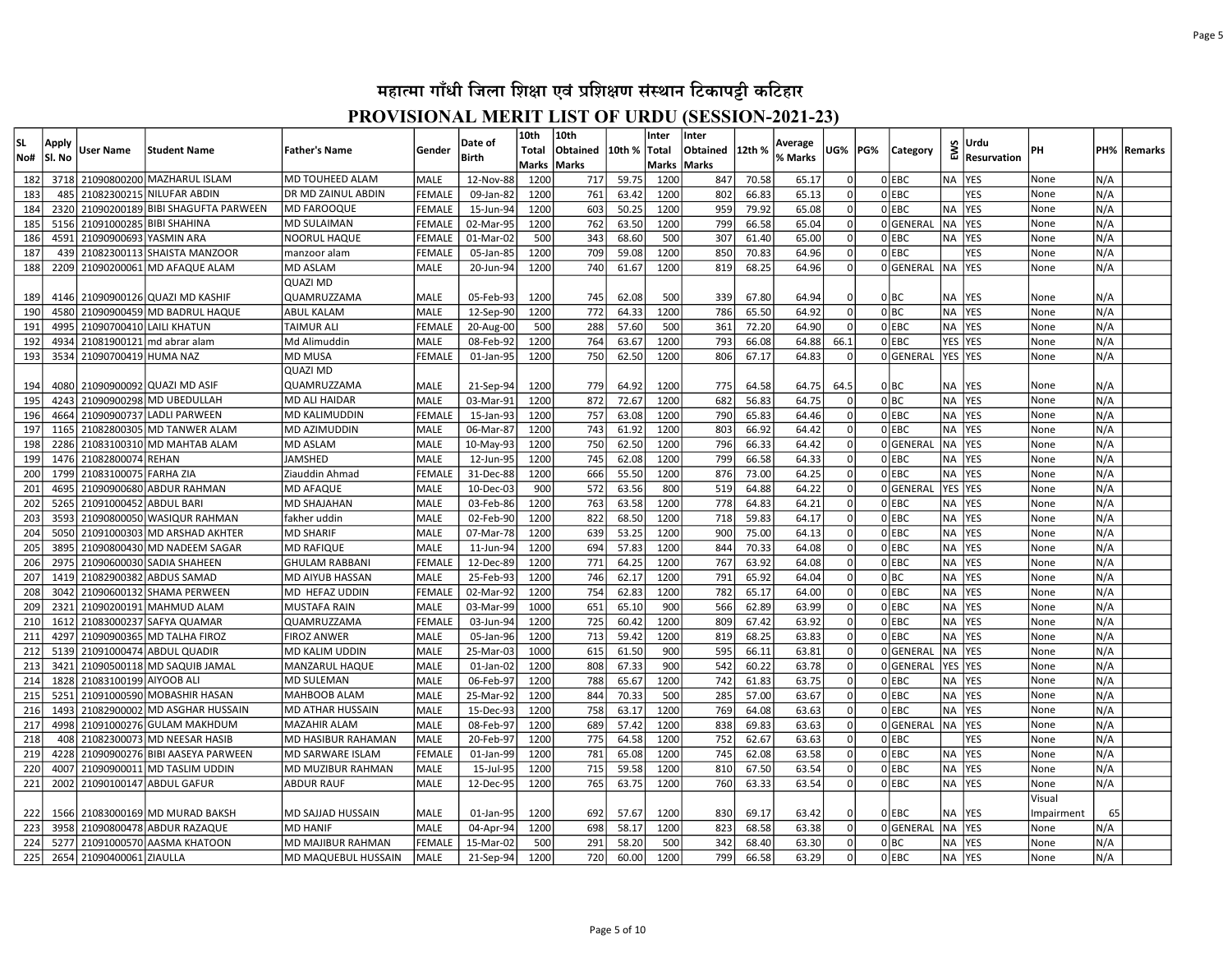| Marks Marks<br>Marks Marks<br>67.17<br>21090900186 SOHRAB ALI<br>MALE<br>1200<br>59.42<br>63.29<br>0GENERAL<br><b>YES</b><br>226<br>4152<br>ZUBAIR ALAM<br>15-Jun-93<br>1200<br>806<br>713<br><b>NA</b>                                                                                                                                  | N/A<br>None                |
|------------------------------------------------------------------------------------------------------------------------------------------------------------------------------------------------------------------------------------------------------------------------------------------------------------------------------------------|----------------------------|
|                                                                                                                                                                                                                                                                                                                                          |                            |
| 227<br>21090900463 MD EHTASHAMUL HAQUE<br><b>MD WARS</b><br>MALE<br>1200<br>778<br>64.83<br>1200<br>740<br>61.67<br>63.25<br>$0$ EBC<br><b>NA</b><br><b>YES</b><br>4391<br>08-Jan-91                                                                                                                                                     | None<br>N/A                |
| 1200<br>$0$ EBC<br><b>NA</b><br><b>YES</b><br>228<br>4981<br>21091000253 Md Zaid Ansari<br>Md Kalam Uddin Ansari<br>MALE<br>02-Jan-96<br>1200<br>715<br>59.58<br>803<br>66.92<br>63.25                                                                                                                                                   | N/A<br>None                |
| OLEBC<br>229<br>3655<br>FEMALE<br>25-Oct-92<br>1200<br>866<br>72.17<br>1200<br>650<br>54.17<br>63.17<br>54.2<br><b>NA</b><br><b>YES</b><br>21090500180 BIBI GHAZALA NOORI<br><b>MD HASIB ANSARI</b>                                                                                                                                      | N/A<br>None                |
| 230<br>650<br>1200<br>$0$ EBC<br><b>NA</b><br><b>YES</b><br>4110<br>21090800210 SHAH KAUSAR ALAM<br>MALE<br>09-May-96<br>1200<br>54.17<br>866<br>72.17<br>63.17<br><b>MD ALAUDDIN</b>                                                                                                                                                    | N/A<br>None                |
| 231<br>279<br>OLEBC<br>3893<br>21090800439 MUSARRAT JAHAN<br>MD MUJEEBUR RAHMAN<br>500<br>55.80<br>500<br>352<br>70.40<br>63.10<br><b>NA</b><br><b>YES</b><br><b>FEMALE</b><br>07-Jul-95<br>$\Omega$                                                                                                                                     | N/A<br>None                |
| 232<br>900<br>580<br>$0$ EBC<br><b>NA</b><br>4665<br>21090900715 BIBI HASINA<br>FEMALE<br>06-Apr-03<br>1000<br>617<br>61.70<br>64.44<br>63.07<br><b>YES</b><br><b>MD FIROZ</b><br>0                                                                                                                                                      | N/A<br>None                |
| 233<br>1200<br>0GENERAL<br>05-Feb-96<br>1200<br>698<br>58.17<br>815<br>67.92<br>63.04<br>NA.<br><b>YES</b><br>4341<br>21090900404 MD ISRAR ALAM<br><b>MD KHURSHEED</b><br>MALE<br>$\Omega$                                                                                                                                               | N/A<br>None                |
| 234<br>537<br>21082400065 RANI PARWIN<br>FEMALE<br>05-Jan-92<br>1200<br>735<br>61.25<br>500<br>324<br>64.80<br>63.03<br>$\Omega$<br>0 EBC<br><b>YES</b><br><b>MD QUTUB UDDIN</b>                                                                                                                                                         | N/A<br>None                |
| 235<br>1200<br>$0$ EBC<br>3897<br>21090800444 SHIRANA KHATOON<br>SHOKAT ALI<br>FEMALE<br>07-Jun-95<br>1200<br>634<br>52.83<br>878<br>73.17<br>63.00<br><b>NA</b><br><b>YES</b><br>$\Omega$                                                                                                                                               | None<br>N/A                |
| 236<br>1200<br>876<br>0 BC<br>4627<br>21090500178 AFSANA KHATOON<br><b>ABDUL KHALIQUE</b><br>FEMALE<br>06-Mar-98<br>1200<br>636<br>53.00<br>73.00<br>63.00<br>$\Omega$<br><b>NA</b><br><b>YES</b>                                                                                                                                        | N/A<br>None                |
| 747<br>OLEBC<br>237<br>3779<br><b>FEMALE</b><br>04-Jan-93<br>1200<br>62.25<br>1200<br>764<br>63.67<br>62.96<br><b>NA</b><br><b>YES</b><br>21090800288 ZAMURRAD BEGAM<br>AINUL HAQUE<br>$\Omega$                                                                                                                                          | N/A<br>None                |
| 238<br>740<br>1200<br>771<br>0 BC<br><b>NA</b><br>1218<br>21082800406 RAZIA PARWEEN<br>MD RIZANUL HAQUE<br>FEMALE<br>01-Sep-93<br>1200<br>61.67<br>64.25<br>62.96<br><b>YES</b><br>$\Omega$                                                                                                                                              | N/A<br>None                |
| 239<br>4124<br><b>MALE</b><br>1200<br>739<br>1200<br>772<br>64.33<br>62.96<br>0GENERAL<br><b>NA</b><br>YES<br>21090900106 Md Irfan<br>Md Shafique<br>09-May-93<br>61.58<br>$\Omega$                                                                                                                                                      | N/A<br>None                |
| 240<br>1307<br>21082600184 MUSARRAT JABIN<br>FEMALE<br>12-Dec-98<br>1200<br>823<br>68.58<br>1200<br>688<br>57.33<br>62.96<br>0 BC<br><b>NA</b><br><b>YES</b><br>JAWID EQUBAL<br>n l                                                                                                                                                      | N/A<br>None                |
| 241<br>669<br>1200<br>62.92<br>0GENERAL<br><b>YES</b><br>516<br>21082400036 BILQUIS BANO<br>FEMALE<br>31-Jan-94<br>1200<br>55.75<br>841<br>70.08<br>imran<br>$\Omega$                                                                                                                                                                    | None<br>N/A                |
| 242<br>4649<br>21090900319 NAZRA KHATOON<br>MD AZIZUL HAQUE<br>FEMALE<br>22-May-95<br>1200<br>744<br>62.00<br>1200<br>766<br>62.92<br>0 EBC<br><b>NA</b><br><b>YES</b><br>63.83<br>$\Omega$                                                                                                                                              | None<br>N/A                |
| 1200<br>718<br>59.83<br>1200<br>OLEBC<br><b>NA</b><br><b>YES</b><br>243<br>4545<br>21090900644 MD ASGHAR<br><b>MD AKHTER</b><br><b>MALE</b><br>24-Jul-93<br>790<br>65.83<br>62.83<br>$\Omega$                                                                                                                                            | N/A<br>None                |
|                                                                                                                                                                                                                                                                                                                                          |                            |
| <b>MD ALAMGIR</b><br><b>MALE</b><br>27-Jun-94<br>1200<br>723<br>60.25<br>1200<br>62.79<br>0 EBC<br><b>YES</b><br>244<br>5206<br>21091000550 MD MUZAKKIR ALAM SHAHI<br>784<br>65.33<br><b>NA</b><br>$\Omega$                                                                                                                              | N/A<br>None                |
| 776<br>1200<br>728<br>60.67<br>62.67<br>0 EBC<br><b>YES</b><br>245<br>891<br>21082600213 BIBI GULESHA KHATOON<br>ABDUL GHAFOOR<br>FEMALE<br>15-Apr-89<br>1200<br>64.67<br>0l<br><b>NA</b>                                                                                                                                                | None<br>N/A                |
|                                                                                                                                                                                                                                                                                                                                          | Visual                     |
| 4927<br>751<br>62.58<br>1200<br>62.63<br>$0$ EBC<br>21091000205 NILOFER JAHAN<br>ABDUR RAQUEEB<br>FEMALE<br>10-Apr-92<br>1200<br>752<br>62.67<br>NA<br><b>YES</b><br>246<br>0                                                                                                                                                            | Impairment<br>50           |
| 247<br>5061<br>1200<br>700<br>58.33<br>1200<br>803<br>66.92<br>62.63<br>0GENERAL<br>NA.<br><b>IYES</b><br>21091000391 MD HASAN KHAN<br>ABDUR RASHEED KHAN<br><b>MALE</b><br>12-Jun-94<br>0l                                                                                                                                              | N/A<br>None                |
| 1200<br>248<br>4309<br>21090900378 MD RAGHIB<br>MALE<br>01-Feb-95<br>1200<br>691<br>57.58<br>812<br>67.67<br>62.63<br>0l<br>0 GENERAL<br>NA<br><b>YES</b><br><b>MD SHAKIL</b>                                                                                                                                                            | N/A<br>None                |
| 249<br>21090600279 SAUDI KHATOON<br><b>MD MURSHID</b><br><b>FEMALE</b><br>16-Jan-95<br>1200<br>704<br>58.67<br>1200<br>798<br>66.50<br>62.58<br>0 BC<br><b>NA</b><br><b>YES</b><br>3168<br>$\Omega$                                                                                                                                      | None<br>N/A                |
| 769<br>1200<br>62.50<br>0 EBC<br>250<br>634<br>21082400239 MD MANIRUDDIN<br>MALE<br>20-Feb-98<br>1200<br>64.08<br>731<br>60.92<br>$\mathbf 0$<br><b>YES</b><br>LUQUEMAN                                                                                                                                                                  | N/A<br>None                |
| 251<br>1200<br>655<br>54.58<br>1200<br>844<br>70.33<br>0 BC<br><b>NA</b><br>4491<br>21090100266 MUKHTAR RAHI<br>MD MUSLEHUDDIN<br>MALE<br>05-Aug-87<br>62.46<br>73.5<br><b>YES</b>                                                                                                                                                       | N/A<br>None                |
| 65.25<br>0 BC<br>252<br>1200<br>21082800079 MD JUBER ALAM<br>MALE<br>1200<br>716<br>59.67<br>1200<br>783<br>62.46<br>YES<br>MD HASHIM<br>10-Jan-88<br>NA                                                                                                                                                                                 | N/A<br>None                |
| 253<br><b>MALE</b><br>1200<br>751<br>1200<br>748<br>62.33<br>62.46<br>0 EBC<br><b>NA</b><br><b>YES</b><br>2933<br>21090500261 Md Razy Ahmed<br>Md Ishtyaque Ansari<br>12-Jun-98<br>62.58                                                                                                                                                 | None<br>N/A                |
| 696<br>0 EBC<br>254<br>1984<br>MALE<br>1200<br>58.00<br>1200<br>802<br>66.83<br>62.42<br><b>NA</b><br>YES<br>21090100120 MARGHOOB ALAM<br>AZMAT HUSSAIN<br>04-Feb-94<br>olbc<br>255<br>251<br>500<br>373<br>62.40<br><b>NA</b><br><b>YES</b><br>4108<br>21090800148 MAHENOOR BEGUM<br>MD MAHMOOD ALAM<br>FEMALE<br>500<br>50.20<br>74.60 | N/A<br>None<br>None<br>N/A |
| 02-Jun-03<br>256<br>746<br>749<br>0GENERAL<br>4625<br>21090900700 ABUL KALAM<br>MD QUAMRUDDIN<br>FEMALE<br>1200<br>62.17<br>1200<br>62.42<br>62.29<br><b>YES</b>                                                                                                                                                                         | None                       |
| <b>NA</b><br>05-Jan-95<br>257<br><b>MALE</b><br>1200<br>725<br>1200<br>768<br>62.21<br>0GENERAL<br><b>NA</b><br><b>YES</b><br>3652<br>21090800106 MD QUAISAR REZA<br>MD MUSA<br>10-Jun-93<br>60.42<br>64.00                                                                                                                              | N/A<br>N/A<br>None         |
| 258<br>1200<br>679<br>56.58<br>1200<br>62.13<br>0 EBC<br><b>YES</b><br>2929<br>21090500249 ZULEKHA KHATOON<br>AFSER ALI<br>FEMALE<br>01-Jan-95<br>812<br>67.67<br>NA                                                                                                                                                                     | N/A<br>None                |
| OLEBC<br>259<br>4774<br>FEMALE<br>1200<br>646<br>53.83<br>1200<br>844<br>70.33<br>62.08<br><b>NA</b><br><b>YES</b><br>21091000009 ASHIYA KHATOON<br><b>MD AQUBAL</b><br>05-Apr-96                                                                                                                                                        | N/A<br>None                |
| OLEBC<br>1887<br>21083100263 MD IFTAKHAR ALAM<br>MD NAZAMUDDIN<br>1200<br>731<br>60.92<br>1200<br>759<br>63.25<br>62.08<br><b>NA</b><br>YES<br>260<br>MALE<br>13-Apr-92                                                                                                                                                                  | N/A<br>None                |
| 723<br>1200<br>0GENERAL<br><b>NA</b><br>261<br>4283<br><b>FEMALE</b><br>02-Feb-95<br>1200<br>60.25<br>765<br>62.00<br><b>YES</b><br>21090900350 HALIMA SADIA<br>MD UMAR FARUQUE<br>63.75<br>$\Omega$                                                                                                                                     | N/A<br>None                |
| 262<br>2250<br>1200<br>712<br>1200<br>64.58<br>61.96<br>0GENERAL<br>NA<br><b>YES</b><br>21090200098 MD ANZAR ALAM<br><b>MD HASEEB</b><br>MALE<br>59.33<br>775<br>$\mathbf 0$<br>15-Jan-93                                                                                                                                                | N/A<br>None                |
| 758<br>1200<br>263<br>1908<br>21083100303 MINU PARWIN<br>MD SHOAIB ALAM<br>1200<br>63.17<br>729<br>60.75<br>61.96<br>0GENERAL<br><b>NA</b><br><b>IYES</b><br><b>FEMALE</b><br>01-Jan-96<br>$\Omega$                                                                                                                                      | None<br>N/A                |
| 3579<br>21090800028 SAD ALAM<br>SAYEED AHMAD<br>1200<br>693<br>57.75<br>1200<br>794<br>61.96<br>0 BC<br><b>YES</b><br>264<br>MALE<br>28-Feb-93<br>66.17<br>$\Omega$<br><b>NA</b>                                                                                                                                                         | N/A<br>None                |
| 265<br>722<br>OLEBC<br>2475<br>21090300107 TALAT SABA<br>FEMALE<br>10-Aug-96<br>1200<br>60.17<br>1200<br>765<br>63.75<br>61.96<br><b>NA</b><br><b>YES</b><br><b>ABDUL HALIM</b><br>$\Omega$                                                                                                                                              | N/A<br>None                |
| 266<br>1200<br>847<br>1200<br>53.33<br>61.96<br>$0$ EBC<br><b>NA</b><br>2974<br>21090500142 ALIYA SANA<br>MD MOIN UDDIN<br>FEMALE<br>13-Jul-99<br>70.58<br>640<br>$\Omega$<br><b>YES</b>                                                                                                                                                 | N/A<br>None                |
| 267<br>1200<br>0GENERAL<br>456<br>21081800024 Nuzhat parween<br>Md khursheed alam<br>FEMALE<br>19-Nov-95<br>1200<br>707<br>58.92<br>779<br>64.92<br>61.92<br><b>YES</b><br>$\Omega$                                                                                                                                                      | None<br>N/A                |
| 268<br>1200<br>0GENERAL<br>NA.<br><b>YES</b><br>2259<br>21090200087 MD ANWAR ALAM<br><b>MD YUNUS</b><br>MALE<br>01-Feb-92<br>1200<br>689<br>57.42<br>796<br>66.33<br>61.88<br>$\Omega$                                                                                                                                                   | None<br>N/A                |
| 269<br>1979<br>1200<br>788<br>65.67<br>1200<br>695<br>57.92<br>61.79<br>$0$ EBC<br>21083100287 REZAUL HAQUE<br><b>HABIBUR RAHMAN</b><br>MALE<br>07-Jan-92<br>$\Omega$<br><b>NA</b><br><b>YES</b>                                                                                                                                         | N/A<br>None                |
| $0$ EBC<br>270<br>3124<br><b>FEMALE</b><br>1200<br>618<br>51.50<br>1200<br>864<br>72.00<br>58.9<br><b>NA</b><br><b>YES</b><br>21090600234 NEHA PERWEEN<br>MASEEHUZ ZAMA<br>08-Jul-97<br>61.75                                                                                                                                            | N/A<br>None                |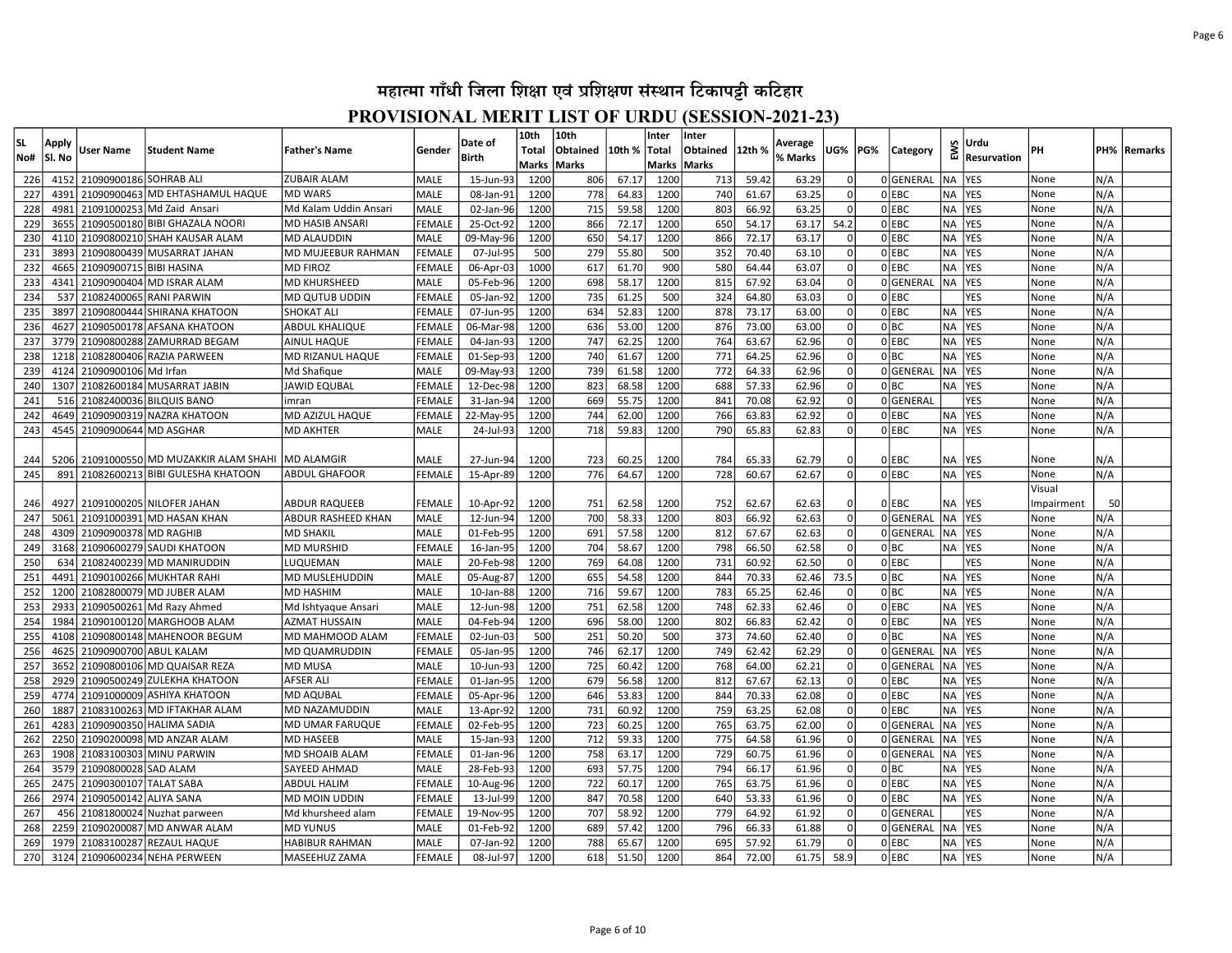| <b>SL</b>  | Apply        | User Name                  | <b>Student Name</b>                              | Father's Name                      | Gender                         | Date of                | 10th<br><b>Total</b> | 10th<br>Obtained | 10th %         | Inter<br> Total | Inter<br>Obtained | 12th %         | Average        | UG%      | PG% | Category             | EWS                    | Urdu                     | PН           | PH%        | Remarks |
|------------|--------------|----------------------------|--------------------------------------------------|------------------------------------|--------------------------------|------------------------|----------------------|------------------|----------------|-----------------|-------------------|----------------|----------------|----------|-----|----------------------|------------------------|--------------------------|--------------|------------|---------|
| No#        | SI. No       |                            |                                                  |                                    |                                | Birth                  | Marks Marks          |                  |                | Marks Marks     |                   |                | % Marks        |          |     |                      |                        | Resurvation              |              |            |         |
| 271        | 1932         | 21082300093                | MD NASAR ALAM                                    | MD SALIM UDDIN                     | <b>MALE</b>                    | 10-Nov-96              | 1200                 | 650              | 54.17          | 1200            | 832               | 69.33          | 61.75          |          |     | 0 EBC                | <b>NA</b>              | <b>YES</b>               | None         | N/A        |         |
| 272        | 2770         | 21090200296                | <b>AYUOB ALI</b>                                 | AINUL HAQUE                        | <b>MALE</b>                    | 05-Jan-99              | 1200                 | 836              | 69.67          | 1200            | 646               | 53.83          | 61.75          |          |     | 0 EBC                | <b>NA</b>              | <b>YES</b>               | None         | N/A        |         |
| 273        | 3853         | 21082200054                | <b>MD SHARFUDDIN</b>                             | MD FAIZUL HAQUE                    | <b>MALE</b>                    | 16-Jun-93              | 1200                 | 739              | 61.58          | 1200            | 742               | 61.83          | 61.71          |          |     | 0 EBC                |                        | YES                      | None         | N/A        |         |
| 274        | 3921         | 21090800311                | <b>MD KAIF</b>                                   | MD RAFIQUE ALAM                    | MALE                           | 10-Mar-02              | 1000                 | 573              | 57.30          | 900             | 595               | 66.11          | 61.71          |          |     | OLEBC                | <b>NA</b>              | <b>YES</b>               | None         | N/A        |         |
| 275        | 4687         | 21090400296                | DARAKHSHAN BEGAM                                 | MD MUSLEH UDDIN                    | <b>FEMAL</b>                   | 25-Aug-93              | 500                  | 278              | 55.60          | 500             | 339               | 67.80          | 61.70          |          |     | olbc                 | <b>NA</b>              | <b>YES</b>               | None         | N/A        |         |
| 276        | 4874         | 21091000149                | <b>ANJALI PARWEEN</b>                            | JIYAUL HAQUE                       | <b>FEMALE</b>                  | 10-Nov-02              | 500                  | 260              | 52.00          | 500             | 357               | 71.40          | 61.70          |          |     | 0GENERAL             | <b>NA</b>              | YES                      | None         | N/A        |         |
| 277        | 4525         | 21090900619                | MD MOQUEEM UDDIN                                 | MD NASEEM UDDIN                    | <b>MALE</b>                    | 20-Jun-94              | 1200                 | 725              | 60.42          | 1200            | 754               | 62.83          | 61.63          | $\Omega$ |     | OLEBC                | <b>NA</b>              | YES                      | None         | N/A        |         |
| 278        | 4203         | 21090800476                | NUZHAT PERWEEN                                   | MD ISLAM ANSARI                    | <b>FEMALI</b>                  | 25-Nov-95              | 1200                 | 691              | 57.58          | 1200            | 788               | 65.67          | 61.63          | $\Omega$ |     | 0 EBC                | <b>NA</b>              | <b>YES</b>               | None         | N/A        |         |
| 279        | 302          | 21082200008                | Umme Habiba                                      | Abdul Mannan                       | <b>FEMALE</b>                  | 01-Dec-00              | 1200                 | 832              | 69.33          | 900             | 485               | 53.89          | 61.61          | $\Omega$ |     | OLEBC                |                        | <b>YES</b>               | None         | N/A        |         |
| 280        | 626          | 21082400233                | MD ASGAR ALI                                     | MD ALIM UDDIN                      | <b>MALE</b>                    | 06-Oct-97              | 1200                 | 700              | 58.33          | 1200            | 778               | 64.83          | 61.58          | $\Omega$ |     | 0 EBC                |                        | YES                      | None         | N/A        |         |
| 281        | 3351         | 21090600315                | <b>BIBI IMRAT PERWEEN</b>                        | MD TAIYAB HUSAIN                   | <b>FEMALE</b>                  | 12-Jan-98              | 1200                 | 664              | 55.33          | 1200            | 814               | 67.83          | 61.58          | $\Omega$ |     | OLEBC                | <b>NA</b>              | <b>YES</b>               | None         | N/A        |         |
| 282        | 1750         | 21083100032                | <b>NUMAN ALAM</b>                                | HEFAZUDDIN                         | <b>MALE</b>                    | 14-Dec-94              | 1200                 | 727              | 60.58          | 1200            | 750               | 62.50          | 61.54          | $\Omega$ |     | $0$ EBC              | <b>NA</b>              | <b>YES</b>               | None         | N/A        |         |
| 283        | 2352         | 21090200239                | MD KHALID ALAM                                   | MD SERAJUDDIN                      | MALE                           | 16-May-96              | 1200                 | 671              | 55.92          | 1200            | 803               | 66.92          | 61.42          | $\Omega$ |     | 0GENERAL             | <b>NA</b>              | <b>YES</b>               | None         | N/A        |         |
| 284        | 3605         |                            | 21090800048 ABDUL KHALIQUE                       | ABDUR RAUF                         | <b>MALE</b>                    | 08-Apr-91              | 1200                 | 723              | 60.25          | 900             | 562               | 62.44          | 61.35          | $\Omega$ |     | 0 EBC                | <b>NA</b>              | YES                      | None         | N/A        |         |
| 285        | 3778         | 21090800296                | Seba Tarannum                                    | Md Zikrul Haque Ansari             | <b>FEMALI</b>                  | 07-Jan-91              | 1200                 | 648              | 54.00          | 1200            | 824               | 68.67          | 61.33          | $\Omega$ |     | 0 EBC                | <b>NA</b>              | <b>YES</b>               | None         | N/A        |         |
| 286        | 5193         | 21091000414 TAHSIN RAZA    |                                                  | AINUL HAQUE                        | <b>MALE</b>                    | 03-Mar-94              | 1200                 | 684              | 57.00          | 1200            | 788               | 65.67          | 61.33          | $\Omega$ |     | OLEBC                | <b>NA</b>              | <b>YES</b>               | None         | N/A        |         |
| 287        | 5114         | 21091000435                | AYAZ AHMAD                                       | SHAKIL AHMAD                       | <b>MALE</b>                    | 03-Apr-96              | 1200                 | 674              | 56.17          | 1200            | 797               | 66.42          | 61.29          | $\Omega$ |     | 0 EBC                | <b>NA</b>              | <b>YES</b>               | None         | N/A        |         |
| 288        | 2735         | 21090400182                | <b>SHABANA KHATOON</b>                           | RAFIQUE                            | <b>FEMALE</b>                  | 04-Jul-96              | 1200                 | 647              | 53.92          | 1200            | 824               | 68.67          | 61.29          | $\Omega$ |     | OLEBC                | <b>NA</b>              | <b>YES</b>               | None         | N/A        |         |
| 289        | 4186         | 21090900225                | <b>BIBI AAISHA KHATOON</b>                       | MD TASLIM UDDIN                    | <b>FEMALE</b>                  | 13-Mar-95              | 1200                 | 681              | 56.75          | 1200            | 789               | 65.75          | 61.25          | 0        |     | OLEBC                | <b>NA</b>              | <b>YES</b>               | None         | N/A        |         |
| 290        | 4560         |                            | 21090700400 MD MUSTAQUIM ALAM                    | MUJIBUL RAHMAN                     | <b>MALE</b>                    | 16-Mar-95              | 1200                 | 742              | 61.83          | 1200            | 728               | 60.67          | 61.25          | 0        |     | <b>O</b> EBC         | <b>NA</b>              | <b>YES</b>               | None         | N/A        |         |
| 291        | 1526         | 21083000110                | <b>SABA PARWIN</b>                               | MD SANOWWAR ALAM                   | FEMALE                         | 05-May-95              | 1200                 | 677              | 56.42          | 1200            | 791               | 65.92          | 61.17          | 0        |     | 0 GENERAL            | <b>NA</b>              | <b>YES</b>               | None         | N/A        |         |
| 292        | 5000         | 21091000292                | MD RIZWAN ALAM                                   | MD FIROZ ALAM                      | MALE                           | 02-May-00              | 1200                 | 734              | 61.17          | 1200            | 732               | 61.00          | 61.08          | 0l       |     | 0GENERAL             | <b>NA</b>              | <b>YES</b>               | None         | N/A        |         |
| 293        | 1896         | 21083000386                | <b>CHANDNI PARWEEN</b>                           | MD SAGIR AHMAD                     | <b>FEMALE</b>                  | 06-Feb-93              | 1200                 | 712              | 59.33          | 1200            | 754               | 62.83          | 61.08          | 0        |     | 0GENERAL             | <b>NA</b>              | <b>YES</b>               | None         | N/A        |         |
| 294        | 4686         | 21090900762                | <b>NARGIS JAHAN</b>                              | <b>MD AFZAL</b>                    | <b>FEMALE</b>                  | 06-Jun-94              | 1200                 | 660              | 55.00          | 1200            | 804               | 67.00          | 61.00          | 0        |     | 0GENERAL             | YES YES                |                          | None         | N/A        |         |
| 295        | 3240         |                            | 21090700014 BIBI RASHIDA KHATOON                 | NOUSHAD ALAM                       | <b>FEMALE</b>                  | 18-Jul-94              | 1200                 | 689              | 57.42          | 1200            | 774               | 64.50          | 60.96          | $\Omega$ |     | OLEBC                | <b>NA</b>              | <b>YES</b>               | None         | N/A        |         |
| 296        | 3891         |                            | 21090800429 BEGAM KHATUN                         | SHEIKH SALIM                       | <b>FEMALE</b>                  | 08-May-99              | 500                  | 277              | 55.40          | 500             | 332               | 66.40          | 60.90          | $\Omega$ |     | 0GENERAL             | <b>NA</b>              | <b>YES</b>               | None         | N/A        |         |
| 297        | 4504         |                            | 21090900546 MD MUSTAQUIM                         | Md nasim akhter                    | <b>MALE</b>                    | 20-Aug-00              | 500                  | 330              | 66.00          | 500             | 279               | 55.80          | 60.90          | $\Omega$ |     | OLEBC                | NA                     | <b>YES</b>               | None         | N/A        |         |
| 298        | 3007         | 21090600070                | MD BADRE JAHAN                                   | <b>MD DARES</b>                    | MALE                           | 10-Sep-97              | 1200                 | 767              | 63.92          | 1200            | 692               | 57.67          | 60.79          |          |     | 0 EBC                | <b>NA</b>              | <b>YES</b>               | None         | N/A        |         |
| 299        | 5203         |                            | 21091000545 MD MASWOOD ALAM                      | MD SHARIF                          | MALE                           | 09-Jun-88              | 1200                 | 826              | 68.83          | 1200            | 632               | 52.67          | 60.75          |          |     | 0 BC                 | <b>NA</b>              | <b>YES</b>               | None         | N/A        |         |
| 300        | 620          | 21082400219                | <b>NIKHAT PARWEEN</b>                            | MD SHAMIM AKHTER                   | FEMALE                         | 10-Feb-98              | 1200                 | 700              | 58.33          | 1200            | 758               | 63.17          | 60.75          |          |     | 0 EBC                |                        | YES                      | None         | N/A        |         |
| 301        | 3408         | 21090700272                | MD MASOOD ALAM                                   | AMZAD ALI                          | <b>MALE</b>                    | 25-Jun-97              | 1200                 | 654              | 54.50          | 1200            | 803               | 66.92          | 60.71          |          |     | 0 EBC                | <b>NA</b>              | YES                      | None         | N/A        |         |
| 302        | 3497         | 21090700369                | <b>NAZRIN PARWEEN</b>                            | MD FASIH AHMAD                     | <b>FEMALE</b>                  | 04-May-98              | 1200                 | 684              | 57.00          | 1200            | 773               | 64.42          | 60.71          |          |     | OLEBC                | <b>NA</b>              | <b>YES</b>               | None         | N/A        |         |
| 303        | 4416<br>3844 | 21090900411                | MD ZAMIRUL ISLAM                                 | SK TAJ MOHAMMAD                    | <b>MALE</b><br><b>FEMALI</b>   | 10-May-96              | 500                  | 351<br>716       | 70.20          | 500<br>1200     | 256               | 51.20          | 60.70<br>60.63 | $\Omega$ |     | 0GENERAI<br>OGENERAL | <b>NA</b><br><b>NA</b> | <b>YES</b><br>YES        | None         | N/A        |         |
| 304        |              | 21090800380                | <b>GHAZALA KHATOON</b>                           | <b>MD SHAMIM</b>                   |                                | 03-May-92              | 1200                 |                  | 59.67          |                 | 739               | 61.58          |                | $\Omega$ |     | OLEBC                |                        |                          | None         | N/A        |         |
| 305        | 3071<br>3973 | 21090500133                | <b>BARIRA KHATOON</b>                            | MD MUMTAZ ALAM                     | <b>FEMALE</b>                  | 25-Jan-96              | 1200                 | 683<br>333       | 56.92          | 1200<br>500     | 772<br>273        | 64.33          | 60.63          | $\Omega$ |     | OLEBC                | <b>NA</b>              | <b>YES</b>               | None         | N/A        |         |
| 306<br>307 | 4207         | 21090800513<br>21090300249 | <b>TAHZEEB JAHAN</b>                             | IMAMUL ALI                         | <b>FEMALE</b><br><b>FEMALE</b> | 23-Mar-99              | 500<br>1200          | 707              | 66.60<br>58.92 | 1200            | 747               | 54.60<br>62.25 | 60.60<br>60.58 | $\Omega$ |     | 0 EBC                | <b>NA</b><br><b>NA</b> | <b>YES</b><br><b>YES</b> | None         | N/A<br>N/A |         |
| 308        | 4847         |                            | <b>SEEMA PRAWEEN</b><br><b>MD MUSHFIQUE ALAM</b> | <b>MD DANIS</b><br>MD SULTAN       |                                | 03-May-93              |                      | 659              |                | 1200            | 795               |                | 60.58          | $\Omega$ |     | 0 EBC                | <b>NA</b>              |                          | None<br>None | N/A        |         |
| 309        | 4071         | 21081900144<br>21090800337 | <b>SANJARY BEGUM</b>                             |                                    | <b>MALE</b><br><b>FEMALE</b>   | 15-Oct-93<br>08-Oct-95 | 1200<br>1200         | 732              | 54.92<br>61.00 | 1200            | 722               | 66.25<br>60.17 | 60.58          | $\Omega$ |     | 0 BC                 | <b>NA</b>              | <b>YES</b><br>YES        |              | N/A        |         |
|            |              |                            |                                                  | <b>MD NAZIR</b>                    |                                |                        |                      |                  |                |                 |                   |                |                | $\Omega$ |     |                      |                        |                          | None         |            |         |
| 310<br>311 | 4353<br>4526 | 21090900628 MD AQUDAS      | 21090900426 MD ASHIQUE HUSSAIN                   | MD IRSHAD ALAM<br><b>MD QUASIM</b> | <b>MALE</b><br>MALE            | 25-Jan-00<br>06-May-96 | 1200<br>500          | 769<br>269       | 64.08<br>53.80 | 1200<br>500     | 685<br>336        | 57.08<br>67.20 | 60.58<br>60.50 | $\Omega$ |     | 0 EBC<br>0 BC        | <b>NA</b><br><b>NA</b> | <b>YES</b><br>YES        | None<br>None | N/A<br>N/A |         |
|            | 4717         |                            | MD NAZAR HAYAT                                   |                                    |                                |                        |                      |                  |                | 900             | 477               |                |                | $\Omega$ |     | 0 BC                 | <b>NA</b>              |                          |              |            |         |
| 312<br>313 | 4289         | 21090800205<br>21090900254 | <b>KAHKASHA BANO</b>                             | MD SABIR ALAM<br>MD RAZI AHMAD     | <b>MALE</b><br><b>FEMALE</b>   | 10-Apr-97<br>02-Feb-96 | 1200<br>500          | 814<br>255       | 67.83<br>51.00 | 500             | 349               | 53.00<br>69.80 | 60.42<br>60.40 | $\Omega$ |     | 0 EBC                | <b>NA</b>              | <b>YES</b><br>YES        | None<br>None | N/A<br>N/A |         |
| 314        | 3722         | 21090800217                | <b>RUMANA KHATOON</b>                            | ABDUL WAHAB                        | <b>FEMALE</b>                  | 09-Feb-98              | 1200                 | 787              | 65.58          | 1200            | 662               | 55.17          | 60.38          | $\Omega$ |     | 0 EBC                | <b>NA</b>              | <b>YES</b>               | None         | N/A        |         |
| 315        | 2310         | 21090200167                | lMD SHAUR ALAM                                   | MD NASIR UDDIN                     | <b>MALE</b>                    | 07-Aug-94              | 1200                 | 699              | 58.25          | 1200            | 746               | 62.17          | 60.21          | $\Omega$ |     | 0 EBC                | <b>NA</b>              | <b>YES</b>               | None         | N/A        |         |
| 316        | 5196         |                            | 21091000505 MD TAUHID ALAM                       | MD KHALILUR RAHMAN                 | <b>MALE</b>                    | 08-Feb-98              | 1200                 | 720              | 60.00          | 1200            | 725               | 60.42          | 60.21          | $\Omega$ |     | 0 EBC                | <b>NA</b>              | YES                      | None         | N/A        |         |
| 317        |              | 444 21082300136 ASGAR REZA |                                                  | MD ABDUL KALAM AZAD                | <b>MALE</b>                    | 09-Aug-99              | 1200                 | 707              | 58.92          | 1200            | 738               | 61.50          | 60.21          | 0        |     | OLEBC                |                        | <b>YES</b>               | None         | N/A        |         |
|            |              |                            |                                                  |                                    |                                |                        |                      |                  |                |                 |                   |                |                |          |     |                      |                        |                          |              |            |         |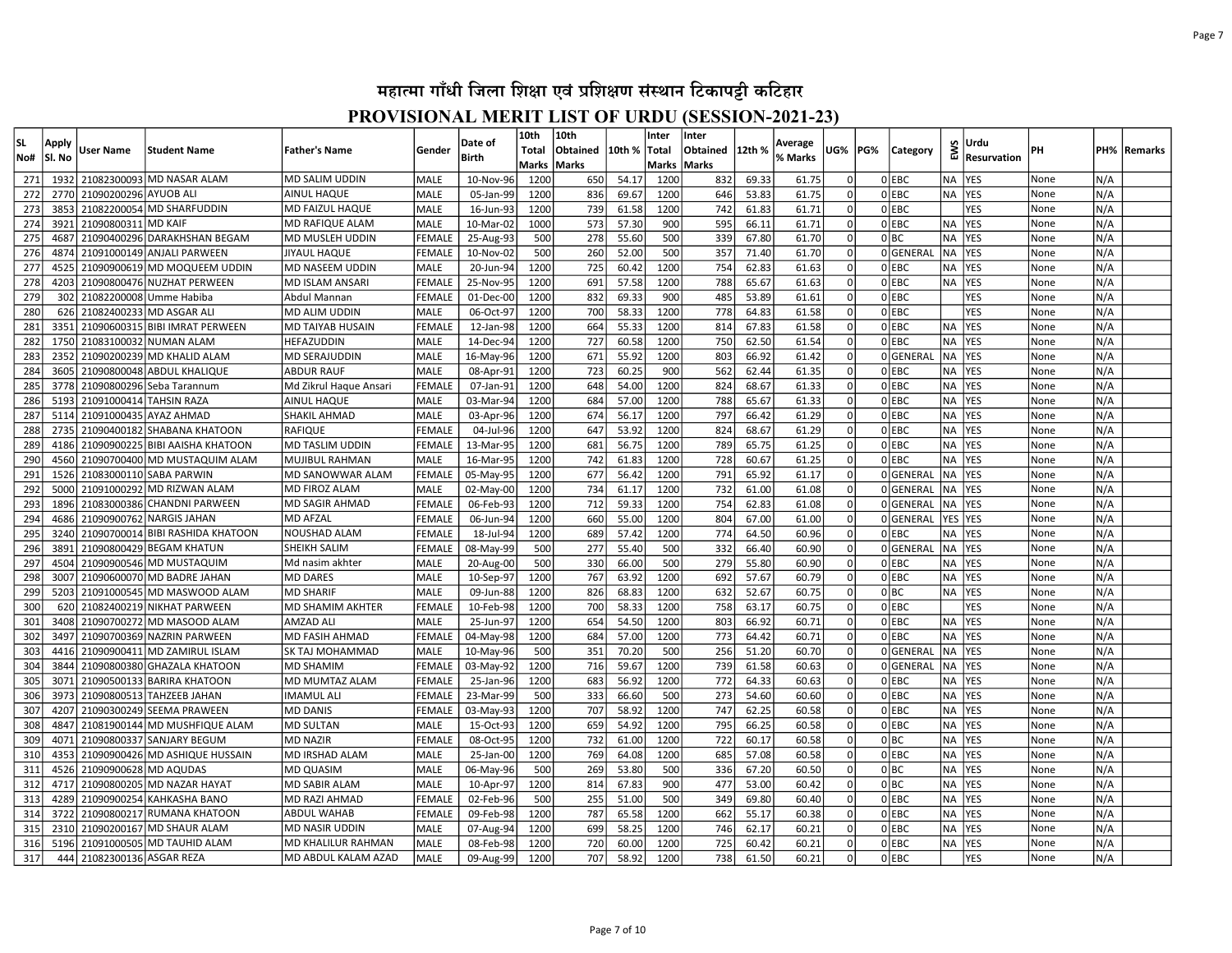| lsL               | Apply                |                                                      |                                                                 | <b>Father's Name</b>                                            | Gender                             | Date of                             | 10th<br>Total      | 10th<br>Obtained  | 10th %                  | Inter             | Inter<br>Obtained | 12th %                  | Average                 | UG%            | PG% |                           | EWS                                 | Urdu                                   | PН                   | PH%               |         |
|-------------------|----------------------|------------------------------------------------------|-----------------------------------------------------------------|-----------------------------------------------------------------|------------------------------------|-------------------------------------|--------------------|-------------------|-------------------------|-------------------|-------------------|-------------------------|-------------------------|----------------|-----|---------------------------|-------------------------------------|----------------------------------------|----------------------|-------------------|---------|
| No#               | Sl. No               | User Name                                            | Student Name                                                    |                                                                 |                                    | <b>Birth</b>                        | Marks              | Marks             |                         | Total<br>Marks    | <b>Marks</b>      |                         | % Marks                 |                |     | Category                  |                                     | <b>Resurvation</b>                     |                      |                   | Remarks |
| 318               | 2127                 |                                                      | 21083100207 Mubarak Hussain                                     | Muzammil Haque                                                  | MALE                               | 15-Jul-97                           | 1200               | 715               | 59.58                   | 1200              | 728               | 60.67                   | 60.13                   | 0              |     | 0 EBC                     | NA                                  | <b>YES</b>                             | None                 | N/A               |         |
| 319               | 4901                 |                                                      | 21091000120 SHAMA PERWEEN                                       | AFROZ ALAM                                                      | FEMALE                             | 20-Jan-01                           | 1200               | 667               | 55.58                   | 900               | 582               | 64.67                   | 60.13                   | $\Omega$       |     | 0 EBC                     | <b>NA</b>                           | YES                                    | None                 | N/A               |         |
| 320               | 4869                 | 21091000135 GULNAR LALI                              |                                                                 | <b>HASIB ANSARI</b>                                             | <b>FEMALE</b>                      | 01-Mar-98                           | 500                | 310               | 62.00                   | 500               | 291               | 58.20                   | 60.10                   | $\Omega$       |     | olbc                      | <b>NA</b>                           | <b>YES</b>                             | None                 | N/A               |         |
| 321               | 1543                 |                                                      | 21083000133 KHALIDA BANO                                        | MD SALKIN                                                       | <b>FEMALE</b>                      | 05-Apr-95                           | 1200               | 638               | 53.17                   | 1200              | 802               | 66.83                   | 60.00                   | $\Omega$       |     | 0GENERAL                  | <b>NA</b>                           | YES                                    | None                 | N/A               |         |
| 322               | 5064                 | 21091000356 ABU TALHA                                |                                                                 | <b>QAMRUZ ZAMAN</b>                                             | <b>MALE</b>                        | 15-Oct-97                           | 1200               | 673               | 56.08                   | 1200              | 766               | 63.83                   | 59.96                   | $\Omega$       |     | $0$ EBC                   | <b>NA</b>                           | <b>YES</b>                             | None                 | N/A               |         |
| 323               | 4944                 |                                                      | 21090900604 MD MOBIN ALAM                                       | MD SHAHAB UDDIN                                                 | MALE                               | 20-Jan-95                           | 1200               | 672               | 56.00                   | 1200              | 764               | 63.67                   | 59.83                   | $\Omega$       |     | 0 EBC                     | <b>NA</b>                           | <b>YES</b>                             | None                 | N/A               |         |
| 324               | 4724                 | 21090900846 BIBI REHANA                              |                                                                 | <b>MATIUR RAHMAN</b>                                            | <b>FEMALE</b>                      | 09-Oct-94                           | 1200               | 655               | 54.58                   | 1200              | 781               | 65.08                   | 59.83                   | $\Omega$       |     | 0 EBC                     | <b>NA</b>                           | <b>YES</b>                             | None                 | N/A               |         |
| 325               | 4415                 |                                                      | 21090900482 MD ABRAR ALAM                                       | MD FARID UDDIN                                                  | MALE                               | 01-Jan-98                           | 500                | 255               | 51.00                   | 500               | 343               | 68.60                   | 59.80                   | $\Omega$       |     | 0 BC                      | <b>NA</b>                           | <b>YES</b>                             | None                 | N/A               |         |
| 326               | 4818                 |                                                      | 21091000066 SANJIDA KHATOON                                     | <b>MD IDREES</b>                                                | <b>FEMALE</b>                      | 04-Aug-91                           | 1200               | 716               | 59.67                   | 1200              | 719               | 59.92                   | 59.79                   |                |     | 0GENERAL                  | <b>NA</b>                           | <b>YES</b>                             | None                 | N/A               |         |
| 327               | 3681                 |                                                      | 21090700191 UMME SALMAH                                         | <b>QUAZI FAZLUR RAHMAN</b>                                      | <b>FEMALE</b>                      | 01-Feb-86                           | 1200               | 623               | 51.92                   | 1200              | 811               | 67.58                   | 59.75                   | $\Omega$       |     | $0$ EBC                   | <b>NA</b>                           | <b>YES</b>                             | None                 | N/A               |         |
| 328               | 1140                 | 21082800281 NASIR ALAM                               |                                                                 | MD NASIM UDDIN                                                  | <b>MALE</b>                        | 18-Jan-00                           | 1200               | 703               | 58.58                   | 900               | 547               | 60.78                   | 59.68                   | $\Omega$       |     | $0$ EBC                   | <b>NA</b>                           | YES                                    | None                 | N/A               |         |
| 329               | 4610                 |                                                      | 21090900703 Md Asjad Raza                                       | Md Kamal uddin                                                  | MALE                               | 13-Nov-90                           | 1200               | 799               | 66.58                   | 1200              | 633               | 52.75                   | 59.67                   | $\Omega$       |     | 0GENERAL                  | <b>NA</b>                           | <b>YES</b>                             | None                 | N/A               |         |
| 330               | 5002                 |                                                      | 21090900828 MD MUNTASHIR ALAM                                   | <b>MD ALI</b>                                                   | MALE                               | 12-Aug-97                           | 1200               | 732               | 61.00                   | 1200              | 700               | 58.33                   | 59.67                   | $\Omega$       |     | 0 EBC                     | <b>NA</b>                           | <b>YES</b>                             | None                 | N/A               |         |
| 331               | 4019                 |                                                      | 21090900015 MD KAUNAIN ALAM                                     | QUAMRUZZAMA                                                     | MALE                               | 08-Apr-99                           | 1200               | 808               | 67.33                   | 1200              | 623               | 51.92                   | 59.63                   | $\Omega$       |     | 0 BC                      | <b>NA</b>                           | <b>YES</b>                             | None                 | N/A               |         |
| 332               | 945                  |                                                      | 21082700127 KHUSHNAMA                                           | <b>MATIUR RAHMAN</b>                                            | FEMALI                             | 20-Feb-02                           | 1200               | 690               | 57.50                   | 900               | 555               | 61.67                   | 59.58                   | $\Omega$       |     | $0$ EBC                   | <b>NA</b>                           | YES                                    | None                 | N/A               |         |
| 333               | 2057                 | 21090100216 BIBI AISHA                               |                                                                 | <b>MD ZAFAR</b>                                                 | <b>FEMALE</b>                      | 04-Oct-92                           | 1200               | 693               | 57.75                   | 1200              | 735               | 61.25                   | 59.50                   | $\Omega$       |     | $0$ EBC                   | <b>NA</b>                           | <b>YES</b>                             | None                 | N/A               |         |
| 334               | 4105                 |                                                      | 21090900132 NUSRAT KHATOON                                      | <b>MIR ALAM</b>                                                 | FEMALE                             | 07-Sep-02                           | 500                | 229               | 45.80                   | 500               | 365               | 73.00                   | 59.40                   |                |     | $0$ EBC                   | <b>NA</b>                           | YES                                    | None                 | N/A               |         |
| 335               | 4251                 |                                                      | 21090900303 MD IMTIYAZ ALAM                                     | MD SAYEED AKHTAR                                                | <b>MALE</b>                        | 12-Jan-91                           | 1200               | 711               | 59.25                   | 1200              | 714               | 59.50                   | 59.38                   | 59.8           |     | $0$ EBC                   | <b>NA</b>                           | <b>YES</b>                             | None                 | N/A               |         |
| 336               | 2053                 |                                                      | 21090100204 BIBI NIKHAT TABASSUM                                | MD MANZOOR ALAM                                                 | FEMALE                             | 10-Jan-95                           | 1200               | 689               | 57.42                   | 1200              | 736               | 61.33                   | 59.38                   |                |     | $0$ EBC                   | <b>NA</b>                           | <b>YES</b>                             | None                 | N/A               |         |
| 337               | 1881                 | 21083100261                                          | <b>RAZI AHMAD</b>                                               | <b>MD MOJEEB</b>                                                | <b>MALE</b>                        | 06-Aug-00                           | 1200               | 689               | 57.42                   | 1200              | 736               | 61.33                   | 59.38                   |                |     | 0 EBC                     | <b>NA</b>                           | <b>YES</b>                             | None                 | N/A               |         |
| 338               | 4333                 | 21090800302                                          | <b>AFSARI BEGAM</b>                                             | <b>MD AFAJUDDIN</b>                                             | <b>FEMALE</b>                      | 02-Mar-96                           | 500                | 290               | 58.00                   | 500               | 303               | 60.60                   | 59.30                   |                |     | 0 BC                      | NA                                  | <b>YES</b>                             | None                 | N/A               |         |
| 339               | 152                  | 21081800037                                          | <b>RAFAT JAHAN</b>                                              | MD NASIR UDDIN                                                  | FEMALE                             | 21-Nov-96                           | 1200               | 675               | 56.25                   | 1200              | 747               | 62.25                   | 59.25                   |                |     | $0$ EBC                   | <b>NA</b>                           | <b>YES</b>                             | None                 | N/A               |         |
| 340               | 4705                 |                                                      | 21090900749 MD NISAR ALAM                                       | MD SHUAB UDDIN                                                  | MALE                               | 01-Mar-98                           | 500                | 287               | 57.40                   | 500               | 305               | 61.00                   | 59.20                   |                |     | 0GENERAL                  | YES                                 | <b>YES</b>                             | None                 | N/A               |         |
| 341               | 4423                 |                                                      | 21090900420 SHAMA PERWEEN                                       | MD IQBAL AHMAD                                                  | <b>FEMALE</b>                      | 09-Sep-93                           | 1200               | 693               | 57.75                   | 1200              | 727               | 60.58                   | 59.17                   |                |     | 0GENERAL                  | YES YES                             |                                        | None                 | N/A               |         |
|                   |                      |                                                      |                                                                 |                                                                 |                                    |                                     |                    |                   |                         |                   |                   |                         |                         |                |     |                           |                                     |                                        | Ortho                |                   |         |
| 342               | 2257                 |                                                      | 21082800138 MD USMAN ALI                                        | <b>MD FAROQUE</b>                                               | MALE                               | 04-Jun-95                           | 1200               | 671               | 55.92                   | 1200              | 748               | 62.33                   | 59.13                   |                |     | 0GENERAL                  | NA)                                 | <b>YES</b>                             | Impairment           | 40                |         |
| 343               | 4195                 |                                                      | 21090900252 TASNEEM KAUSAR                                      | SHAKIR HUSAIN                                                   | <b>FEMALE</b>                      | 15-Oct-97                           | 500                | 280               | 56.00                   | 500               | 311               | 62.20                   | 59.10                   |                |     | $0$ EBC                   | <b>NA</b>                           | <b>YES</b>                             | None                 | N/A               |         |
| 344               | 3596                 |                                                      | 21090800031 BIBI SHAHDANA                                       | SHAMIM AKHTAR                                                   | <b>FEMALE</b>                      | 05-Mar-00                           | 1200               | 693               | 57.75                   | 900               | 544               | 60.44                   | 59.10                   | $\Omega$       |     | $0$ EBC                   | <b>NA</b>                           | <b>YES</b>                             | None                 | N/A               |         |
| 345               | 2128                 |                                                      | 21090100297 MD KAMIL HUSSAIN                                    | ABDUL HAKIM                                                     | MALE                               | 08-Oct-94                           | 1200               | 702               | 58.50                   | 1200              | 714               | 59.50                   | 59.00                   | $\Omega$       |     | $0$ EBC                   | <b>NA</b>                           | <b>YES</b>                             | None                 | N/A               |         |
| 346               | 1938                 | 21090100020 BIBI RUBI                                |                                                                 | <b>MD ZAHID</b>                                                 | <b>FEMALE</b>                      | 12-Oct-95                           | 1200               | 631               | 52.58                   | 1200              | 785               | 65.42                   | 59.00                   | $\Omega$<br>0l |     | 0 EBC                     | <b>NA</b>                           | <b>YES</b>                             | None                 | N/A               |         |
| 347               | 3849                 |                                                      | 4276 21090700330 ABID HUSSAIN<br>21090800388 BIBI SAEMA PERVEEN | ABUL KALAM<br>MD ZUBAER ALAM                                    | MALE                               | 08-Mar-98                           | 1200               | 797               | 66.42                   | 1200              | 619               | 51.58                   | 59.00                   | $\Omega$       |     | 0 BC                      | <b>NA</b>                           | <b>YES</b>                             | None                 | N/A               |         |
| 348<br>349        | 4387                 | 21090900467 MD TATHIR                                |                                                                 | TAIYAB ALI                                                      | <b>FEMALE</b><br><b>MALE</b>       | 25-Jul-97<br>02-Jul-97              | 1200<br>1200       | 696<br>720        | 58.00<br>60.00          | 900<br>1200       | 537<br>689        | 59.67<br>57.42          | 58.83<br>58.71          | 0l             |     | $0$ EBC<br>olbc           | <b>NA</b><br><b>NA</b>              | <b>YES</b><br>YES                      | None<br>None         | N/A<br>N/A        |         |
| 350               | 3972                 | 21090800515 MD ZAHID                                 |                                                                 | <b>ABDUL MANNAN</b>                                             | <b>MALE</b>                        | 15-Jul-98                           | 1200               | 762               | 63.50                   | 1200              | 645               | 53.75                   | 58.63                   | $\Omega$       |     | OLEBC                     | <b>NA</b>                           | <b>YES</b>                             | None                 | N/A               |         |
| 351               | 2891                 |                                                      | 21090500202 RUBINA KHATOON                                      | ABDUL MATIN                                                     | <b>FEMALE</b>                      | 30-Jan-94                           | 1200               | 754               | 62.83                   | 1200              | 647               | 53.92                   | 58.38                   | 0l             |     | OLEBC                     | <b>NA</b>                           | YES                                    | None                 | N/A               |         |
| 352               | 5093                 |                                                      | 21082600077 MD ALAMGEER                                         | SHAMSUL HAQUE                                                   | MALE                               | 25-Jun-01                           | 1200               | 654               | 54.50                   | 900               | 560               | 62.22                   | 58.36                   | $\Omega$       |     | $0$ EBC                   | <b>NA</b>                           | <b>YES</b>                             | None                 | N/A               |         |
| 353               | 1382                 | 21082900335 ANJUM ARA                                |                                                                 | TABREZ ALAM                                                     | <b>FEMALE</b>                      | 26-Jul-98                           | 1200               | 762               | 63.50                   | 1200              | 637               | 53.08                   | 58.29                   | $\Omega$       |     | $0$ EBC                   | <b>NA</b>                           | <b>YES</b>                             | None                 | N/A               |         |
| 354               | 5300                 |                                                      | 21091000588 MD AKBAR ALI                                        | <b>ABDUS SALAM</b>                                              | MALE                               | 06-Mar-00                           | 1200               | 748               | 62.33                   | 900               | 487               | 54.11                   | 58.22                   | $\Omega$       |     | 0GENERAL                  | <b>NA</b>                           | <b>YES</b>                             | None                 | N/A               |         |
| 355               | 3971                 |                                                      | 21090800512 SARVJEET DASGUPTA                                   | UTTAM DASGUPTA                                                  | MALE                               | 02-Sep-92                           | 500                | 249               | 49.80                   | 500               | 333               | 66.60                   | 58.20                   | $\Omega$       |     | 0GENERAL                  | <b>NA</b>                           | <b>YES</b>                             | None                 | N/A               |         |
| 356               | 1759                 |                                                      | 21082700360 SHAGHUFTA KHATOON                                   | MD MUSTAQUE ANSARI                                              | <b>FEMALE</b>                      | 06-Jun-97                           | 1200               | 640               | 53.33                   | 1200              | 754               | 62.83                   | 58.08                   | $\Omega$       |     | $0$ EBC                   | <b>NA</b>                           | YES                                    | None                 | N/A               |         |
| 357               | 4596                 |                                                      | 21090900435 KAMRAN ASHRAF                                       | MD MEHRULLAQUA                                                  | MALE                               | 12-Feb-98                           | 1200               | 754               | 62.83                   | 1200              | 640               | 53.33                   | 58.08                   | $\Omega$       |     | $0$ EBC                   | <b>NA</b>                           | <b>YES</b>                             | None                 | N/A               |         |
| 358               | 4448                 |                                                      | 21090900521 MD MINHAJ ALAM                                      | <b>MD MUSLIM</b>                                                | MALE                               | 01-Jan-96                           | 1200               | 591               | 49.25                   | 1200              | 801               | 66.75                   | 58.00                   | $\Omega$       |     | 0GENERAL                  | NA.                                 | <b>YES</b>                             | None                 | N/A               |         |
| 359               | 3172                 |                                                      | 21090400104 AFRONA KHATOON                                      | <b>MD ISLAM</b>                                                 | <b>FEMALI</b>                      | 05-Nov-97                           | 1200               | 622               | 51.83                   | 1200              | 769               | 64.08                   | 57.96                   | $\Omega$       |     | 0GENERAL                  | <b>YES</b>                          | <b>YES</b>                             | None                 | N/A               |         |
|                   |                      |                                                      |                                                                 |                                                                 |                                    |                                     |                    |                   |                         |                   |                   |                         |                         | $\Omega$       |     |                           |                                     |                                        |                      |                   |         |
|                   |                      |                                                      |                                                                 |                                                                 |                                    |                                     |                    |                   |                         |                   |                   |                         |                         | $\Omega$       |     |                           |                                     |                                        |                      |                   |         |
|                   |                      |                                                      |                                                                 |                                                                 |                                    |                                     |                    |                   |                         |                   |                   |                         |                         |                |     |                           |                                     |                                        |                      |                   |         |
| 360<br>361<br>362 | 2617<br>4485<br>4162 | 21090400008<br>21090900541<br>  21090900196 MD ASLAM | <b>MD ADIL</b><br><b>ABDUL HANNAN</b>                           | <b>WASIQUIR RAHMAN</b><br>Abdul Quddus<br><b>GULAM MOHAMMAD</b> | MALE<br><b>MALE</b><br><b>MALE</b> | 04-May-02<br>08-Mar-89<br>03-Jun-96 | 1000<br>700<br>500 | 515<br>374<br>258 | 51.50<br>53.43<br>51.60 | 900<br>900<br>500 | 579<br>561<br>316 | 64.33<br>62.33<br>63.20 | 57.92<br>57.88<br>57.40 | $\Omega$       |     | OLEBC<br>0 EBC<br>$0$ EBC | <b>NA</b><br><b>NA</b><br><b>NA</b> | <b>YES</b><br><b>YES</b><br><b>YES</b> | None<br>None<br>None | N/A<br>N/A<br>N/A |         |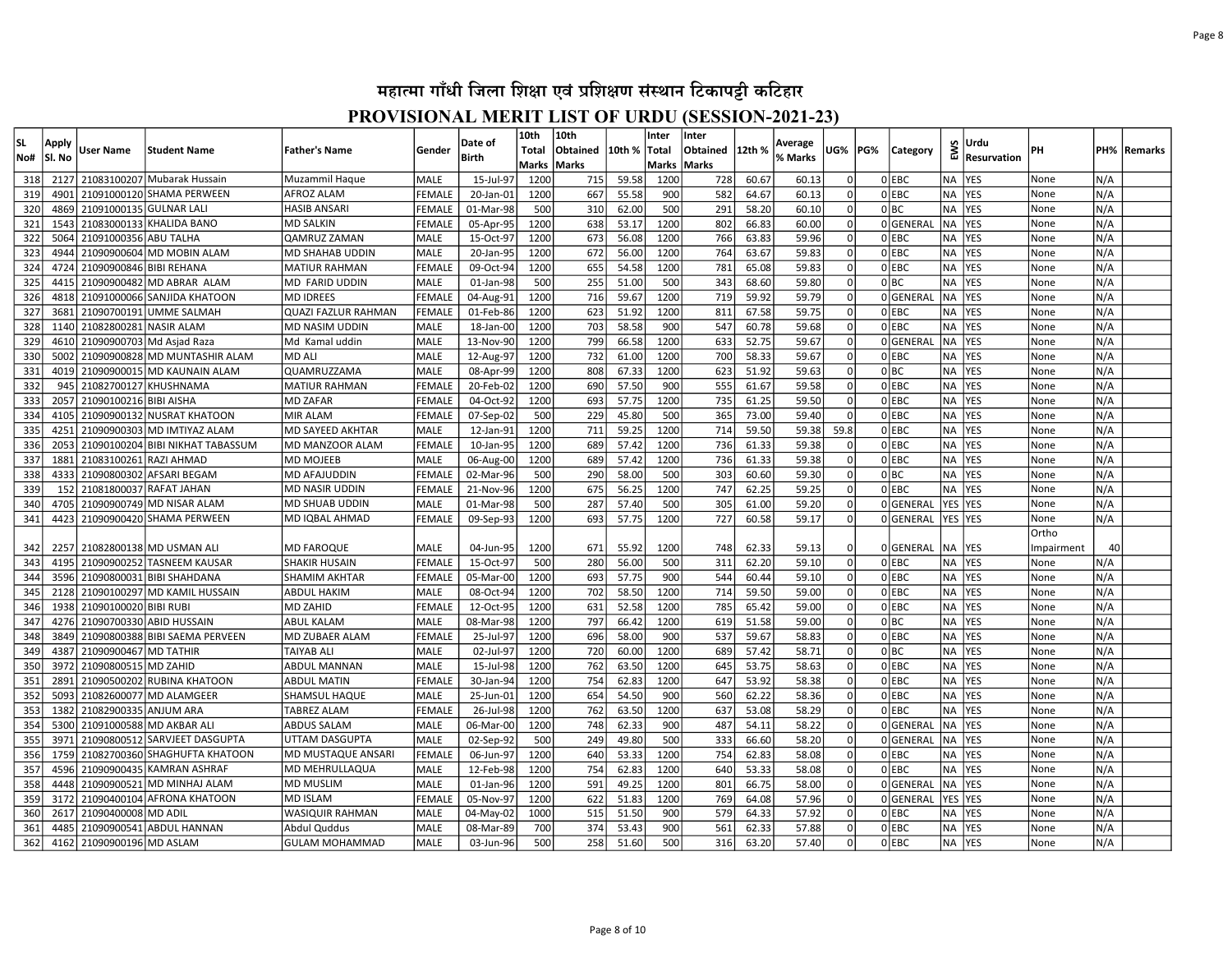| lsl.<br>No# | Apply<br>lSI. No | User Name                | <b>Student Name</b>                                        | <b>Father's Name</b>                    | l Gender                     | Date of<br><b>Birth</b> | 10th<br><b>Total</b><br>Marks | 10th<br>Obtained<br>Marks | 10th %         | Inter<br>Total<br>Marks Marks | Inter<br><b>Obtained</b> | 12th %         | Average<br>% Marks | UG%                  | PG% | Category         | EWS              | Urdu<br>Resurvation      | PН           |            | PH%  Remarks |
|-------------|------------------|--------------------------|------------------------------------------------------------|-----------------------------------------|------------------------------|-------------------------|-------------------------------|---------------------------|----------------|-------------------------------|--------------------------|----------------|--------------------|----------------------|-----|------------------|------------------|--------------------------|--------------|------------|--------------|
|             |                  |                          |                                                            |                                         |                              |                         |                               |                           |                |                               |                          |                |                    |                      |     |                  |                  |                          | Ortho        |            |              |
| 363         | 46301            |                          | 21090900725 MD ZULFAQUAR                                   | <b>MD RASOOL</b>                        | <b>MALE</b>                  | 18-Aug-99               | 1200                          | 766                       | 63.83          | 1200                          | 611                      | 50.92          | 57.38              |                      |     | 0 BC             | <b>NA</b>        | <b>YES</b>               | Impairment   | 50         |              |
| 364         | 4086             |                          | 21090900104 MD SABIR ALAM                                  | <b>MD AINUL HAQUE</b>                   | <b>MALE</b>                  | 02-Feb-97               | 1200                          | 716                       | 59.67          | 900                           | 495                      | 55.00          | 57.33              | $\Omega$             |     | $0$ EBC          | <b>NA</b>        | <b>YES</b>               | None         | N/A        |              |
| 365         | 2160             |                          | 21090100345 ZENAT PARWEEN                                  | <b>TASLIM</b>                           | <b>FEMALE</b>                | 22-Jun-95               | 1200                          | 540                       | 45.00          | 1200                          | 832                      | 69.33          | 57.17              |                      |     | OLEBC            | <b>NA</b>        | <b>YES</b>               | None         | N/A        |              |
| 366         | 5217             | 21091000568 NOOR HAZRA   |                                                            | <b>MD ARIF ALAM</b>                     | FEMALE                       | 10-Feb-01               | 500                           | 231                       | 46.20          | 500                           | 339                      | 67.80          | 57.00              | $\Omega$             |     | 0 BC             | <b>NA</b>        | <b>YES</b>               | None         | N/A        |              |
| 367         | 4508             |                          | 21090900602 BIBI GULISTAN                                  | <b>MD SHAHBUDDIN</b>                    | FEMALE                       | 02-Jan-00               | 1200                          | 636                       | 53.00          | 900                           | 548                      | 60.89          | 56.94              | $\Omega$             |     | OLEBC            | <b>NA</b>        | <b>YES</b>               | None         | N/A        |              |
| 368         | 2304             | 21090200160              | <b>MD DAUD</b>                                             | <b>MD BASHIR</b>                        | <b>MALE</b>                  | 05-Mar-00               | 1000                          | 494                       | 49.40          | 900                           | 578                      | 64.22          | 56.81              | $\Omega$             |     | 0 EBC            | <b>NA</b>        | <b>YES</b>               | None         | N/A        |              |
| 369         | 2256             |                          | 21083100126 MD RAKEBUL HASAN                               | <b>MD AINUL HODA</b>                    | MALE                         | 25-Dec-99               | 1200                          | 750                       | 62.50          | 900                           | 459                      | 51.00          | 56.75              | $\Omega$             |     | 0GENERAI         | <b>NA</b>        | <b>YES</b>               | None         | N/A        |              |
| 370         | 2811             | 21090400262              | <b>SAOOD ALAM</b>                                          | <b>MD NASIR</b>                         | MALE                         | 06-May-98               | 1200                          | 639                       | 53.25          | 1200                          | 720                      | 60.00          | 56.63              | $\Omega$             |     | 0 EBC            | <b>NA</b>        | <b>YES</b>               | None         | N/A        |              |
| 371         | 5316             |                          | 21091000668 MD ANSAR AHMAD                                 | MD SADIQUE AHSAN                        | MALE                         | 08-Nov-92               | 500                           | 258                       | 51.60          | 500                           | 307                      | 61.40          | 56.50              | $\Omega$             |     | OLEBC            | <b>NA</b>        | <b>YES</b>               | None         | N/A        |              |
| 372         | 5009             |                          | 21091000275 MD NAFISUL ZAFAR                               | <b>MD HASIBUR RAHMAN</b>                | <b>MALE</b>                  | 02-Feb-97               | 500                           | 272                       | 54.40          | 500                           | 293                      | 58.60          | 56.50              | $\Omega$             |     | 0GENERAL         | <b>NA</b>        | <b>YES</b>               | None         | N/A        |              |
| 373         | 5145             |                          | 21090900428 MD SHAMIM AKHTAR                               | <b>MD USUF</b>                          | MALE                         | 02-Feb-95               | 1200                          | 651                       | 54.25          | 1200                          | 702                      | 58.50          | 56.38              | $\Omega$             |     | 0GENERAL         | <b>NA</b>        | YES                      | None         | N/A        |              |
| 374         | 60               |                          | 21081900118 ARSHAD NAZEER                                  | <b>NAZEER UDDIN</b>                     | <b>MALE</b>                  | 20-Nov-97               | 1000                          | 535                       | 53.50          | 900                           | 533                      | 59.22          | 56.36              | $\Omega$             |     | $0$ EBC          | <b>NA</b>        | <b>YES</b>               | None         | N/A        |              |
| 375<br>376  | 688<br>710       |                          | 21082500094 GULNAJ KHATOON<br>21082500155 MD IFTEKHAR ALAM | <b>MD ISHAQUE ALAM</b>                  | <b>FEMALE</b><br><b>MALE</b> | 25-Jun-02<br>20-Jan-99  | 1200<br>1100                  | 561<br>640                | 46.75<br>58.18 | 900<br>1100                   | 593<br>598               | 65.89<br>54.36 | 56.32<br>56.27     | $\Omega$<br>$\Omega$ |     | OIEBC<br>$0$ EBC | <b>NA</b>        | <b>YES</b><br><b>YES</b> | None         | N/A<br>N/A |              |
| 377         | 1701             | 21083000352 Abdur Rahim  |                                                            | <b>MD WASIM</b><br>Jalaluddin           | MALE                         | 15-Apr-93               | 1200                          | 712                       | 59.33          | 1200                          | 635                      | 52.92          | 56.13              | $\Omega$             |     | OLEBC            | <b>NA</b>        | <b>YES</b>               | None<br>None | N/A        |              |
| 378         | 5039             |                          | 21091000348 SURAIYA PARWEEN                                | <b>MD ANWARUL HAQUE</b>                 | FEMALE                       | 01-Mar-02               | 1200                          | 614                       | 51.17          | 900                           | 549                      | 61.00          | 56.08              | $\Omega$             |     | $0$ EBC          | <b>NA</b>        | <b>YES</b>               | None         | N/A        |              |
| 379         | 4067             |                          | 21090900089 SHAJEA KHATOON                                 | <b>MD SHAHID</b>                        | FEMALE                       | 14-May-97               | 1200                          | 709                       | 59.08          | 1200                          | 634                      | 52.83          | 55.96              | $\Omega$             |     | 0GENERAL         | <b>NA</b>        | <b>YES</b>               | None         | N/A        |              |
| 380         | 5194             |                          | 21091000408 AISHA KHATOON                                  | <b>MD MUZAFFAR</b>                      | <b>FEMALE</b>                | 16-Dec-00               | 500                           | 231                       | 46.20          | 500                           | 328                      | 65.60          | 55.90              | - Ol                 |     | olbc             | <b>NA</b>        | <b>YES</b>               | None         | N/A        |              |
| 381         | 4032             |                          | 21090900048 RUKHSAR PARWEEN                                | MD ASHFAK KHAN                          | FEMALE                       | 07-Feb-93               | 500                           | 276                       | 55.20          | 500                           | 283                      | 56.60          | 55.90              | 51.9                 |     | 0GENERAL         | <b>NA</b>        | <b>YES</b>               | None         | N/A        |              |
| 382         | 2410             |                          | 21090200291 ANWAR HUSSAIN                                  | <b>AMIR HUSSAIN</b>                     | MALE                         | 13-Feb-02               | 1200                          | 621                       | 51.75          | 900                           | 540                      | 60.00          | 55.88              | $\Omega$             |     | $0$ EBC          | <b>NA</b>        | <b>YES</b>               | None         | N/A        |              |
| 383         | 3797             |                          | 21090800306 ABDUL HALIM                                    | MD MUSTAQUEEM                           | <b>MALE</b>                  | 03-Mar-94               | 1200                          | 661                       | 55.08          | 900                           | 503                      | 55.89          | 55.49              | 0l                   |     | 0GENERAL         | <b>NA</b>        | <b>YES</b>               | None         | N/A        |              |
| 384         | 4825             | 21091000020 SABA NAZ     |                                                            | <b>MD RAFIQUE</b>                       | FEMALE                       | 14-Apr-01               | 1200                          | 650                       | 54.17          | 900                           | 511                      | 56.78          | 55.47              | 0                    |     | $0$ EBC          | <b>NA</b>        | <b>YES</b>               | None         | N/A        |              |
| 385         | 4382             |                          | 21090900012 NAJNIN BEGAM                                   | MD ATAUR RAHMAN                         | FEMALE                       | 20-Jan-01               | 500                           | 251                       | 50.20          | 500                           | 302                      | 60.40          | 55.30              | 0                    |     | $0$ EBC          | <b>NA</b>        | <b>YES</b>               | None         | N/A        |              |
| 386         | 4285             |                          | 21090800487 Ajmeri Khatun                                  | Md Hasam Ansari                         | FEMALE                       | 05-Feb-94               | 1200                          | 624                       | 52.00          | 1200                          | 703                      | 58.58          | 55.29              | $\Omega$             |     | 0 BC             | <b>NA</b>        | <b>YES</b>               | None         | N/A        |              |
| 387         | 1503             |                          | 21083000074 ARZU PERWEEN                                   | <b>SANWAR ALAM</b>                      | FEMALE                       | 05-Apr-98               | 1200                          | 618                       | 51.50          | 1200                          | 708                      | 59.00          | 55.25              | $\Omega$             |     | 0GENERAL         | <b>NA</b>        | <b>YES</b>               | None         | N/A        |              |
| 388         | 2898             | 21090500173 Alia Rizwan  |                                                            | Md Rizwan Alam                          | FEMALE                       | 06-Feb-02               | 1200                          | 636                       | 53.00          | 900                           | 517                      | 57.44          | 55.22              | $\Omega$             |     | 0 EBC            | <b>NA</b>        | <b>YES</b>               | None         | N/A        |              |
| 389         | 1440             |                          | 21082900408 MD IKTASAB ALAM                                | <b>MD AYUB</b>                          | <b>MALE</b>                  | 10-Sep-95               | 1200                          | 655                       | 54.58          | 1200                          | 669                      | 55.75          | 55.17              |                      |     | 0GENERAL         | YES              | <b>YES</b>               | None         | N/A        |              |
| 390         | 3218             |                          | 21090600338 MD SAUOOD ALAM                                 | <b>ABDUL QADDUS</b>                     | <b>MALE</b>                  | 12-Aug-79               | 1200                          | 600                       | 50.00          | 1200                          | 723                      | 60.25          | 55.13              | 66.5                 |     | 0GENERAL         | <b>NA</b>        | <b>YES</b>               | None         | N/A        |              |
| 391         | 5235             | 21091000551              | MD MUZAHID                                                 | <b>MD AABID</b>                         | <b>MALE</b>                  | 22-Aug-98               | 500                           | 285                       | 57.00          | 500                           | 265                      | 53.00          | 55.00              |                      |     | 0 EBC            | <b>NA</b>        | <b>YES</b>               | None         | N/A        |              |
| 392         | 5272             | 21091000634 BIBI AABEDA  |                                                            | <b>ABDUR RAZZAQUE</b>                   | <b>FEMALE</b>                | 03-Feb-00               | 500                           | 300                       | 60.00          | 500                           | 250                      | 50.00          | 55.00              |                      |     | OLEBC            | <b>NA</b>        | <b>YES</b>               | None         | N/A        |              |
| 393         | 4871             | 21090100019              | <b>OBAIDA KHATOON</b>                                      | <b>MD YASIN</b>                         | <b>FEMALE</b>                | 15-Feb-94               | 1200                          | 632                       | 52.67          | 1200                          | 686                      | 57.17          | 54.92              |                      |     | 0GENERAL         | <b>NA</b>        | <b>YES</b>               | None         | N/A        |              |
| 394         | 4980             | 21091000216 ABDUL MAJID  |                                                            | MD MAHFOOZ ALAM                         | MALE                         | 06-Jun-99               | 1200                          | 605                       | 50.42          | 900                           | 534                      | 59.33          | 54.88              |                      |     | OLEBC            | <b>NA</b>        | <b>YES</b>               | None         | N/A        |              |
| 395         | 4414             | 21090900484              | <b>AJMAT PARWEEN</b>                                       | <b>MD SHAMSUDDIN</b>                    | <b>FEMALE</b>                | 10-Mar-88               | 700                           | 347                       | 49.57          | 900                           | 540                      | 60.00          | 54.79              |                      |     | 0GENERAL         | <b>NA</b>        | <b>YES</b>               | None         | N/A        |              |
| 396         | 4296             | 21090900358              | NOOR AFSHAN BEGAM                                          | <b>MD MANZAR WASI</b>                   | FEMALE                       | 04-Jan-97               | 500                           | 297                       | 59.40          | 500                           | 250                      | 50.00          | 54.70              |                      |     | OGENERAL         | <b>YES</b>       | <b>YES</b>               | None         | N/A        |              |
| 397         | 2652             | 21090400050              | <b>AISHA PERWEEN</b>                                       | <b>MD RAMZAN ALI</b>                    | FEMALE                       | 02-Feb-00               | 1200                          | 584                       | 48.67          | 1200                          | 725                      | 60.42          | 54.54              |                      |     | $0$ EBC          | <b>NA</b>        | <b>YES</b>               | None         | N/A        |              |
| 398         | 4166             | 21090900087 NOOR ILAHI   |                                                            | ABDUL QUAYYOOM                          | <b>MALE</b>                  | 20-Nov-98               | 1200                          | 569                       | 47.42          | 900                           | 549                      | 61.00          | 54.21              | $\Omega$             |     | OLEBC            | <b>NA</b>        | <b>YES</b>               | None         | N/A        |              |
| 399         | 917              |                          | 21082700105 Md Tauhid Alam                                 | Nazrul Haque                            | MALE                         | 01-Jan-02               | 1200                          | 612                       | 51.00          | 900                           | 516                      | 57.33          | 54.17              | $\Omega$             |     | 0 EBC            | <b>NA</b>        | <b>YES</b>               | None         | N/A        |              |
| 400         | 3458             | 21090700188              | SABEQUA JANNAT                                             | SHAMSHAD ALAM                           | FEMALE                       | 06-May-99               | 1200                          | 681                       | 56.75          | 1200                          | 612                      | 51.00          | 53.88              | $\Omega$             |     | 0 EBC            | <b>NA</b>        | <b>YES</b>               | None         | N/A        |              |
| 401         | 1806             | 21083100123              | MD PARWEZ ALAM                                             | <b>MD YUNUS ALAM</b>                    | MALE                         | 28-Apr-98               | 1200                          | 618                       | 51.50          | 900                           | 505                      | 56.11          | 53.81              | $\Omega$             |     | 0GENERAL         | <b>NA</b>        | <b>YES</b>               | None         | N/A        |              |
| 402         | 3041             | 21090600147 MD GULZAR    |                                                            | <b>MD SHEHABUDDIN</b>                   | <b>MALE</b>                  | 16-Jun-00               | 1200                          | 643                       | 53.58          | 900                           | 486                      | 54.00          | 53.79              | $\Omega$             |     | 0 EBC            | <b>NA</b>        | <b>YES</b>               | None         | N/A        |              |
| 403         | 4595             | 21082200062              | <b>AFTAB ALAM</b>                                          | <b>NURUL HAQUE</b>                      | MALE                         | 04-May-00               | 1000                          | 463                       | 46.30          | 900                           | 548                      | 60.89          | 53.59              | $\Omega$<br>$\Omega$ |     | 0 EBC            |                  | <b>YES</b>               | None         | N/A        |              |
| 404<br>405  | 4909<br>4189     | 21090800558              | 21082700137 MD TAUKIT RAZA<br><b>SADDAM HUSSAIN</b>        | <b>MD SHAMSAD</b><br>MD MUJIOBUR RAHMAN | <b>MALE</b><br>MALE          | 02-Feb-03<br>01-Jan-97  | 500<br>1200                   | 247<br>624                | 49.40<br>52.00 | 500<br>500                    | 288<br>273               | 57.60<br>54.60 | 53.50<br>53.30     | $\Omega$             |     | 0GENERAL<br>0 BC | NA.<br><b>NA</b> | <b>YES</b><br><b>YES</b> | None<br>None | N/A<br>N/A |              |
| 406         | 4576             | 21090800530              | KHIZARANA PERWEEN                                          | <b>RAZI AHMAD</b>                       | <b>FEMALE</b>                | 12-Jan-98               | 500                           | 247                       | 49.40          | 500                           | 282                      | 56.40          | 52.90              |                      |     | 0 BC             | <b>NA</b>        | <b>YES</b>               | None         | N/A        |              |
| 407         | 4029             |                          | 21090900029 MUSKAN PRAWEEN                                 | MD ASFAQUE                              | FEMALE                       | 12-Jul-02               | 500                           | 209                       | 41.80          | 500                           | 319                      | 63.80          | 52.80              | $\Omega$             |     | 0 BC             | <b>NA</b>        | <b>YES</b>               | None         | N/A        |              |
| 408         |                  | 4076 21090900103 MURTAZA |                                                            | <b>ZUBAIR ALAM</b>                      | <b>MALE</b>                  | 13-Dec-95               | 1200                          | 663                       | 55.25          | 1200                          | 602                      | 50.17          | 52.71              | 0                    |     | $0$ EBC          | <b>NA</b>        | <b>YES</b>               | None         | N/A        |              |
|             |                  |                          |                                                            |                                         |                              |                         |                               |                           |                |                               |                          |                |                    |                      |     |                  |                  |                          |              |            |              |